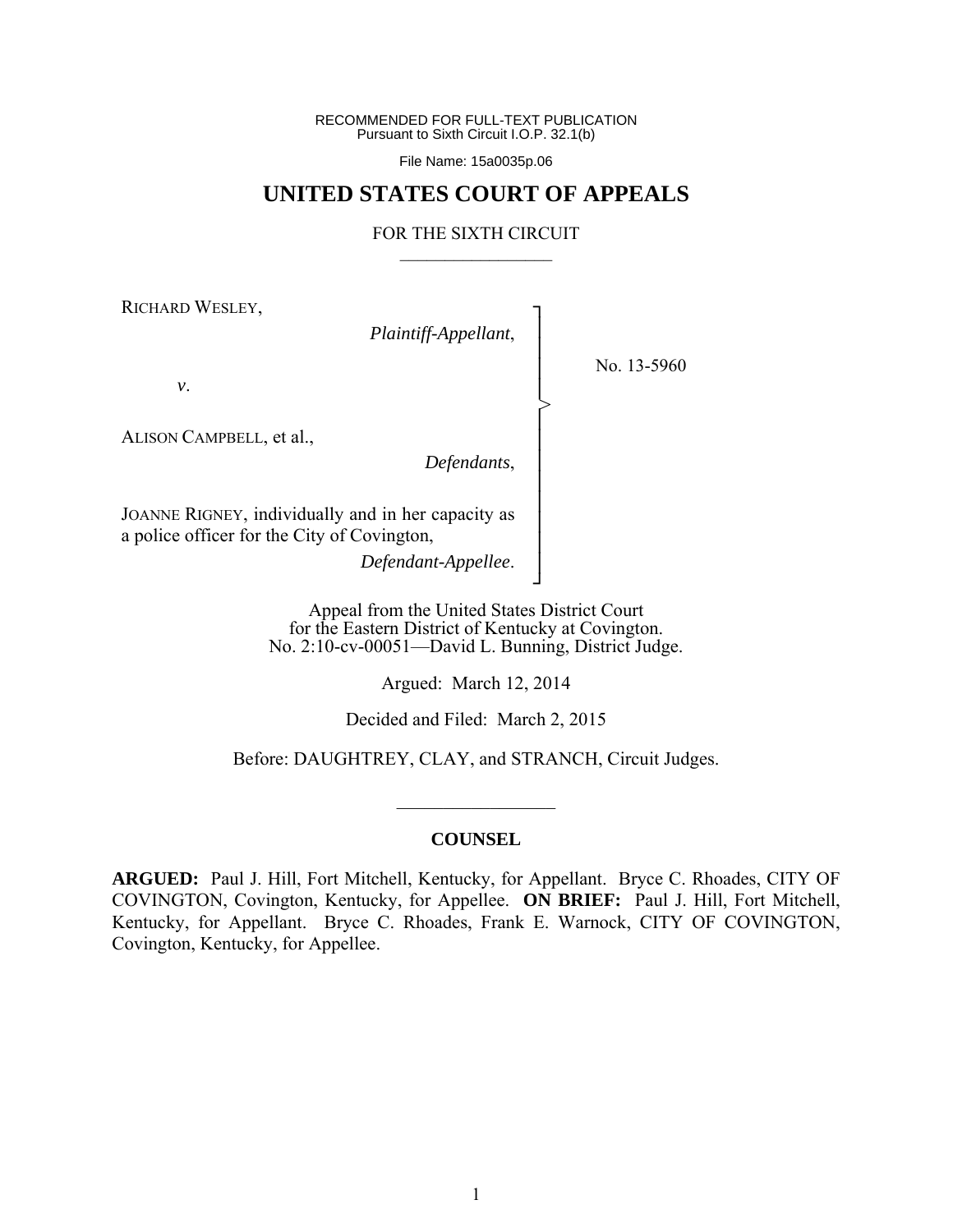# **OPINION**  $\frac{1}{2}$

 $\frac{1}{2}$ 

 MARTHA CRAIG DAUGHTREY, Circuit Judge. In this civil rights case, plaintiff Richard Wesley, formerly an elementary school counselor and child behavioral specialist, appeals two adverse decisions by the district court in the lawsuit he brought against Joanne Rigney, an officer with the Covington Police Department, for false and retaliatory arrest. After finding probable cause, the district court initially dismissed Wesley's false arrest claim for failure to state a claim upon which relief could be granted and, subsequently, granted summary judgment to Rigney on Wesley's related claim for retaliatory arrest. Both claims arose from the same incident, in which one of Wesley's then-students accused Wesley of sexually assaulting him and two other students in an office at the school's administrative center. Rigney waited almost three months after the student made his allegations before seeking a warrant for Wesley's arrest and then omitted from her application a range of material facts demonstrating the unreliability of the student and his allegations. Taken together, those omissions thoroughly undermined the existence of probable cause. Because the district court's improper finding of probable cause supported its decisions to dismiss the complaint, we reverse the district court's judgment and remand the case for trial.

## **I. FACTUAL AND PROCEDURAL BACKGROUND**

 The sexual-abuse allegations leveled against Richard Wesley were made by a seven-yearold male student referred to in this opinion as "J.S." At the time, Wesley served as a counselor and intervention specialist at Sixth District Elementary School in Covington, Kentucky, where he provided a range of services to students who, like J.S., suffered from psychological and behavioral problems. On February 5, 2009, Wesley responded to reports of a disturbance in a school hallway and found J.S. in the midst of an attempt at self-harm. Wesley removed J.S. from the hallway and brought the boy into his office, located in the middle of the school's administrative center, where he had been counseling two other students when the disturbance began. While Wesley left to contact J.S.'s mother, school secretary Peri Fischer stayed with the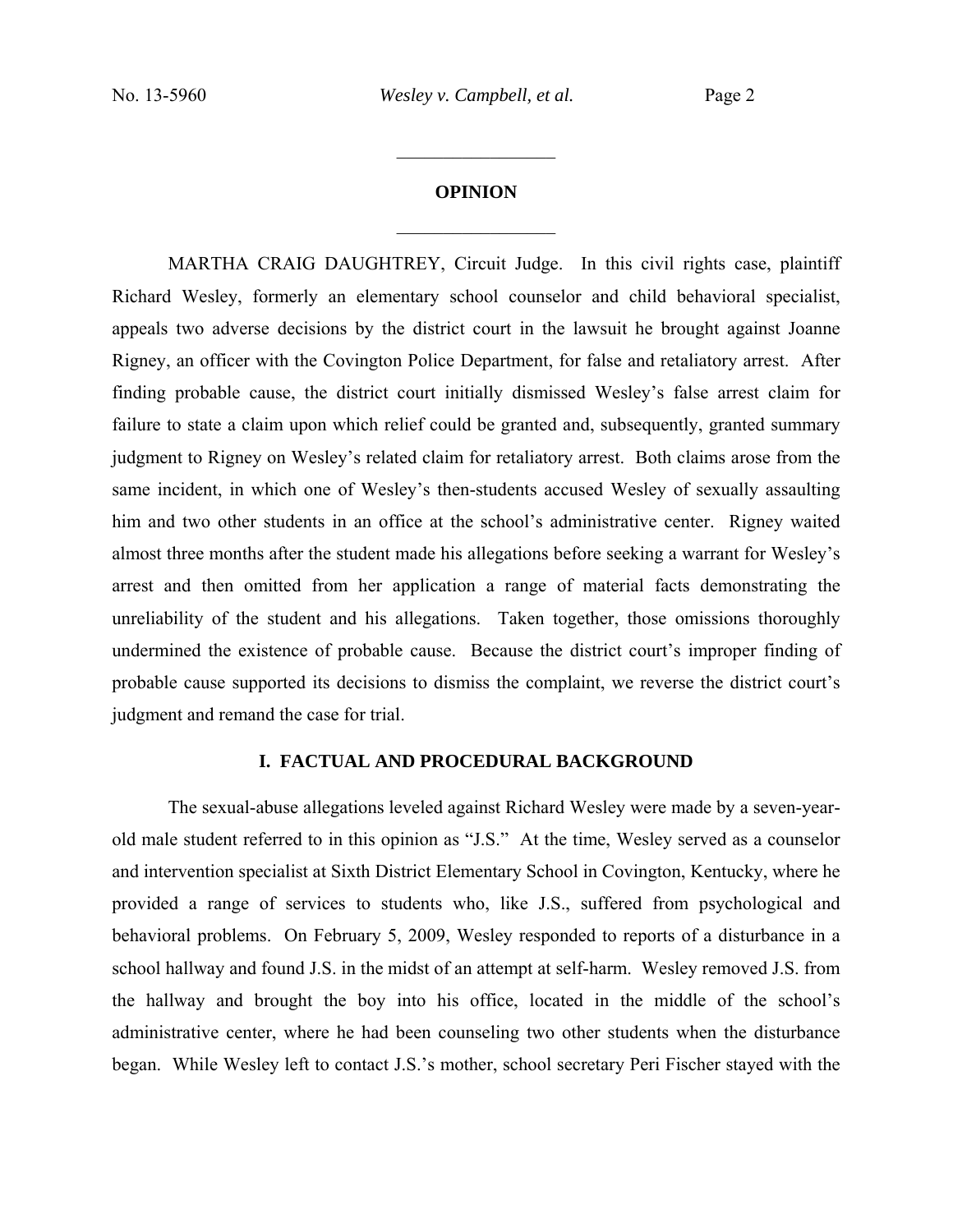three students. She later testified that J.S. and Wesley were never alone together in Wesley's office that day.

Wesley reached J.S.'s mother by phone, informed her of the incident, and recommended that she take J.S. to NorthKey Community Care, a local mental health center. Before J.S.'s mother arrived, Wesley told J.S., "[W]hatever you do, make sure you tell them everything that is bothering you at the hospital, whether it's anything that's bothering you at school, whether anything is bothering you at home, make sure you let them know." When J.S.'s mother arrived at the school, Wesley called a cab for her and J.S., and followed them to NorthKey in his own car to make sure that they arrived. Wesley had an extensive record of counseling with J.S., knew that the boy had previously been hospitalized in a local psychiatric unit, had tried to arrange for J.S. to be evaluated at NorthKey, and knew that the boy's mother had failed to appear for his appointments there.

Before entering NorthKey, J.S.'s mother angrily confronted Wesley in the parking lot, shouting, "I know what you said to him, I know what you told him," and demanded that Wesley leave NorthKey. According to J.S.'s mother, J.S. disclosed during the car ride that Wesley had sexually abused him. She repeated those allegations to NorthKey personnel after Wesley left the center and returned to Sixth District School. NorthKey contacted the Kentucky Cabinet for Health and Family Services and arranged for Alison Campbell, a social worker with the Cabinet's Child Protection Branch, to meet J.S. and his mother that same day. In her investigative notes from her first interview with J.S., Campbell recorded J.S.'s allegations:

[J.S.] reported that earlier that day he was in Mr. Wesley's office due to being in trouble at school. When [J.S.] first arrived there were two other children in the room but a little while later they all left and he was alone with Mr. Wesley. Mr. Wesley closed the door (he indicated it was not shut all the way but was open a small crack) and stood next to [J.S.] by the round table in his office. Mr. Wesley then touched [J.S.]'s "private part" with his left hand. [J.S.] reported the touch was on top of the clothes. He further reported that he and Mr. Wesley both had their clothes on. He denied Mr. Wesley said anything at that time but before [J.S.] left Mr. Wesley grabbed [J.S.] on the shoulder and told him not to tell anyone.

 As a result of this complaint, Campbell contacted Joanne Rigney, a detective in the Covington Police Department with whom she had worked on similar cases, and with whom she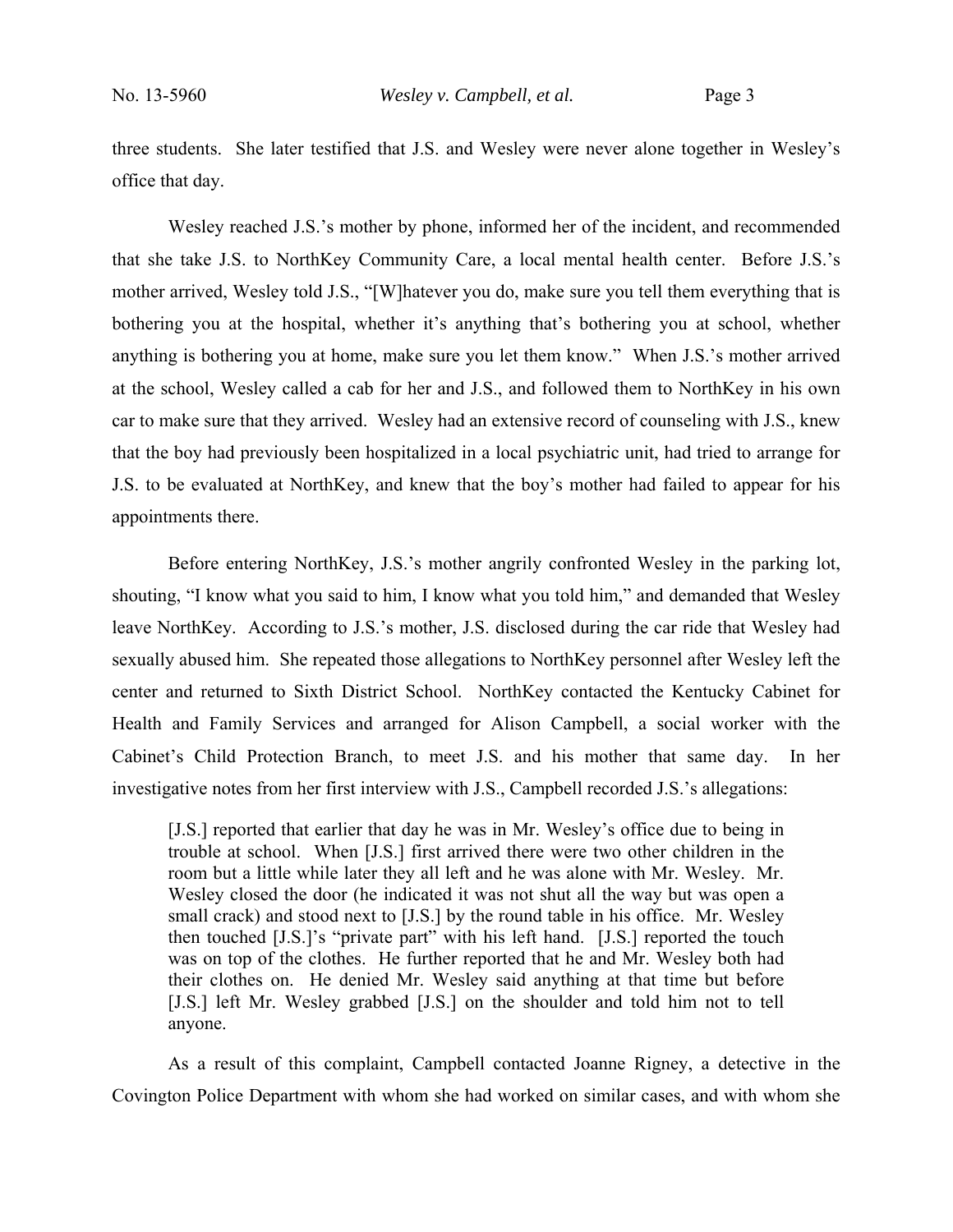had become friends. Notably, Rigney's participation in the ensuing investigation came at Campbell's instigation, rather than through normal assignment channels in the police department. Both Campbell and Rigney were present at a forensic interview of J.S. that took place six days later at the Children's Advocacy Center (CAC), a non-profit organization providing services to abused children. At this interview, J.S. described sexual abuse far more serious than that which he had disclosed in his earlier meeting with Campbell. He alleged that following the self-harm incident on February 5, Wesley had brought J.S. into his office and, with the door cracked open, sodomized him by "put[ting] his private part in [J.S.'s] butt." He stated that during this assault, Wesley was nude but that J.S.'s pants were on—pressed by the interviewer, J.S. clarified that Wesley had pulled down his "soft pants" in the back. Asked "how were you when [Wesley] did [the sodomy]," J.S. responded that both he and Wesley were "[s]tanding straight up." During the abuse, J.S. recalled looking out the office's ground-floor window and seeing his "Mom and Dad, and . . . sister" just outside the window. J.S. stated that having Wesley's "private part in [his] butt" made him feel "sad." It "didn't feel good," he elaborated, because "it [felt] like I was being treated wrong." J.S. also recalled certain details about Wesley's office, such as the presence of a window and a blue table. More ominously, he stated that Wesley had been sexually assaulting him in this manner for over a year and that Wesley had been sexually abusing two other children at the school as well.

 As part of their joint investigation, Campbell and Rigney visited Sixth District Elementary the same day. Their goal was to have J.S. identify the two boys in Wesley's office during the February 5 incident, as well as the two other abuse victims he had mentioned during the CAC interview. J.S., however, was out sick. Because J.S. was unavailable to make identifications, Campbell and Rigney sought to locate the other abuse victims by using school records to identify "any child that [Wesley] had access to" on more than one occasion over the previous year. Those records indicated that 35 students had met previously with Wesley, a figure Rigney and Campbell considered to be the pool of children Wesley would have been able to abuse. They also spoke with Principal Anthony Ross, who allowed Rigney and Campbell to search Wesley's office, where they found school scheduling records confirming that he and J.S. had met together regularly. Consistent with J.S.'s description, they also found that Wesley's office contained a window and a blue table.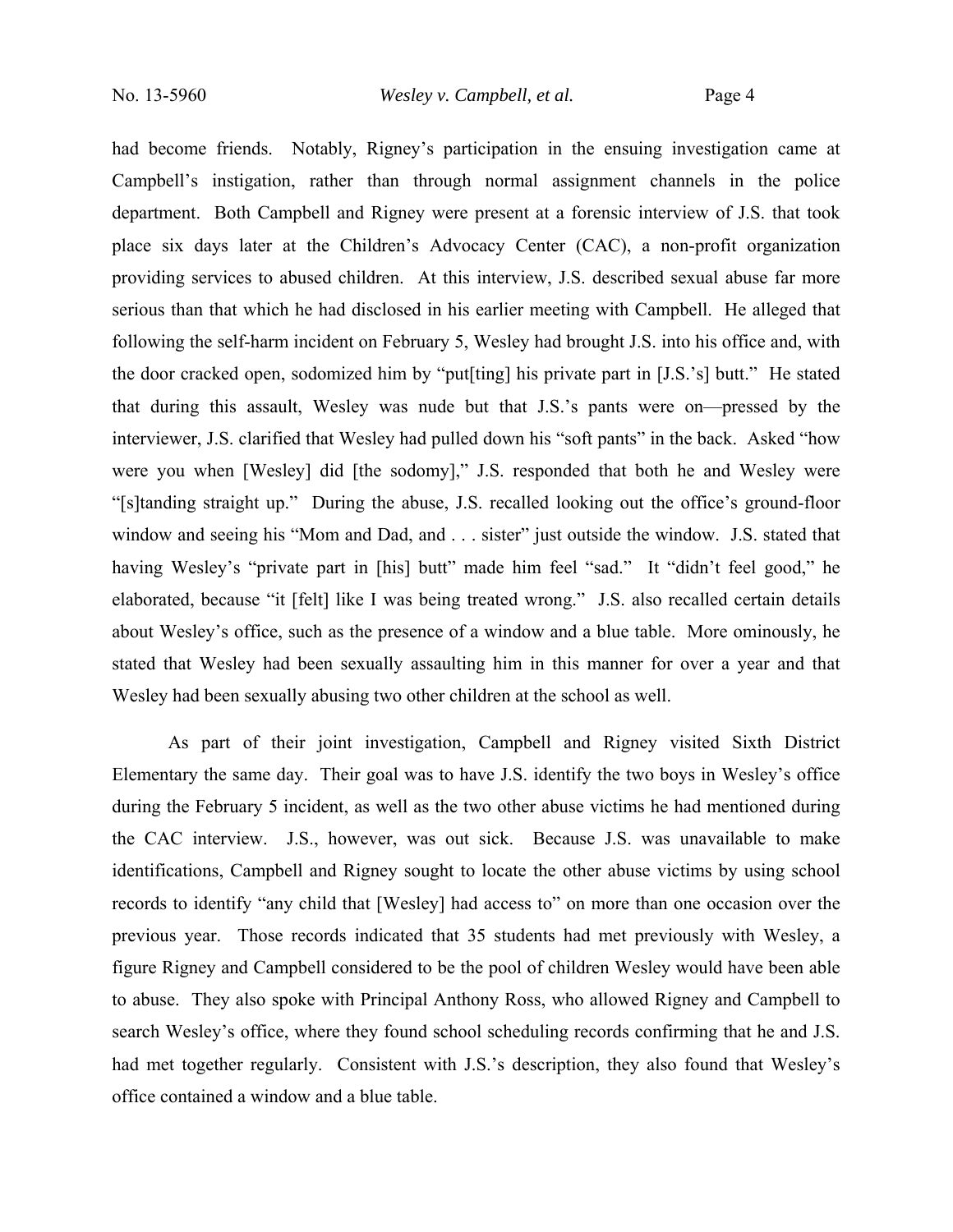Rigney and Campbell did not seek to verify J.S.'s allegations by questioning potential witnesses at the school. For example, when Rigney spoke to Principal Ross, she did not ask if he had witnessed the incident on February 5. Nor did she speak with the school secretary, Peri Fischer, even though her desk directly faced Wesley's office. Later, in deposition testimony, Rigney agreed that she "didn't ask anyone at the school anything about the allegations that J.S. made," because she did not feel that their answers were "important to that specific part of the investigation." This omission proved an unfortunate one for Wesley, because Fischer, a genuine eyewitness, would later confirm in an affidavit that no inappropriate behavior occurred.

 The next day, February 12, Campbell returned to the school with six other social workers. Working in shifts, they removed from class each of the 35 children identified as having met with Wesley more than once and interviewed them, individually, regarding sexual abuse, "bad touching," and their relationships with Wesley. The children uniformly denied any inappropriate or unprofessional behavior on Wesley's part.

 Rigney also arranged for J.S. to undergo a medical examination for signs of physical trauma from the alleged anal rapes. He was examined by Dr. Philip Lichtenstein on February 18 at the CAC. On April 15, the "medical exam came back with no concerns." After scheduling this examination, Rigney and Campbell took no further steps to investigate J.S.'s allegations.

When he returned to Sixth District School after his initial confrontation with J.S.'s mother, Wesley was placed on indefinite administrative leave and was later formally terminated. During this time, Wesley made efforts to set up an interview with Rigney regarding the allegations, but for reasons the parties dispute, no interview ever occurred. Nor was he interviewed by Campbell, who nevertheless decided that J.S.'s allegations had been substantiated. Accordingly, she prepared a formal "substantiated investigation notification letter," which she sent to the Cabinet, the state teacher licensing board, Sixth District Elementary School, and Wesley. The letter was dated March 19, 2009, and read as follows:

The factual basis for the substantiated finding of abuse or neglect . . . is as follows: On February, 5, 2009 [J.S.] disclosed to the Cabinet that Mr. Wesley fondled his penis. On February 11, 2009 at the Children's Advocacy Center [J.S.] further disclosed that on multiple occasions, occurring over a one year period that Mr. Wesley anally sodomized him.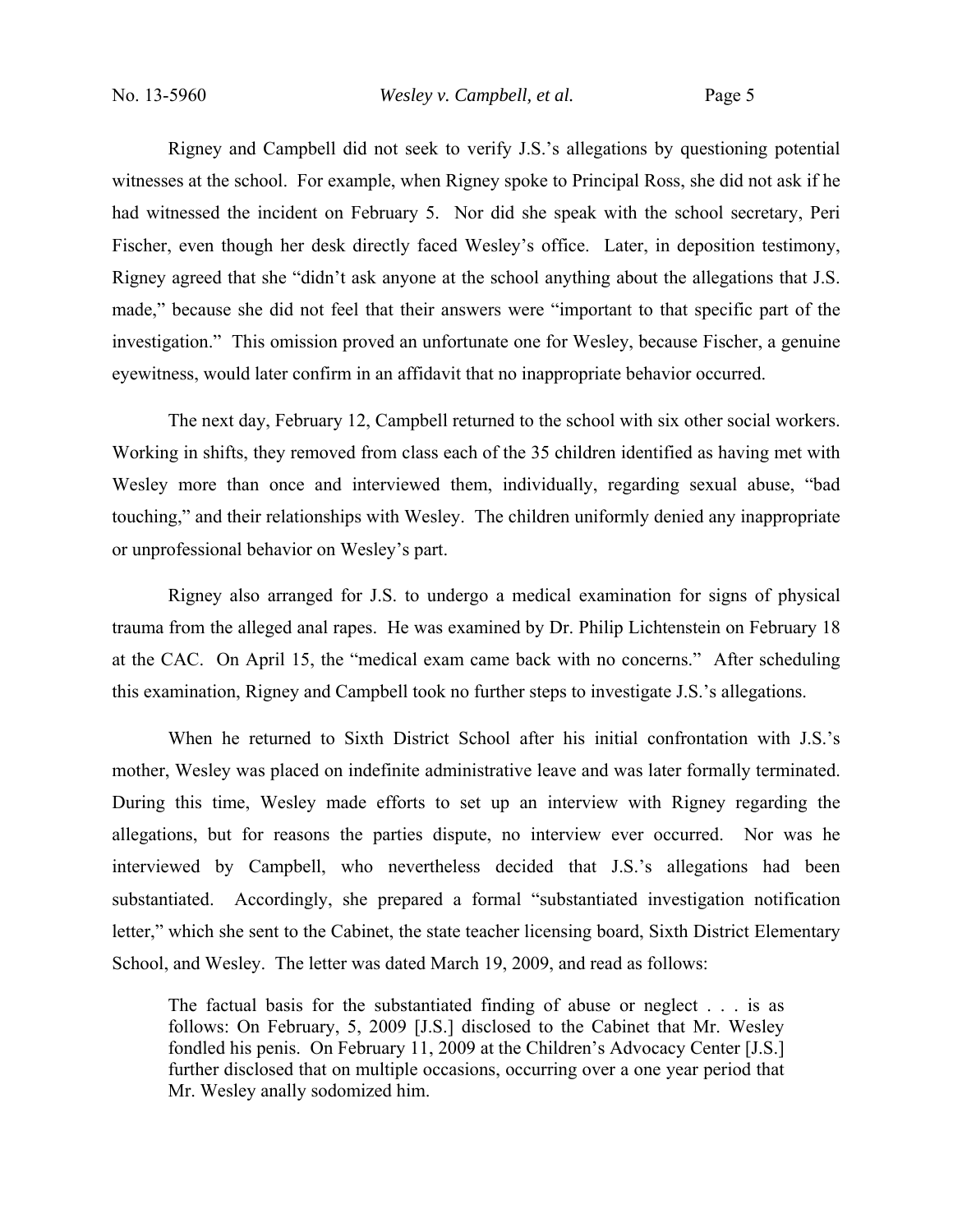The letter further explained that Wesley had an opportunity to appeal the finding administratively; if he chose to forgo the appeal, then his name would be placed on a state-wide sex offender registry, making him ineligible to work as a teacher or adopt children. Through counsel, Wesley filed an appeal on March 31, 2009. Rigney learned of Wesley's appeal sometime in early- to mid-April.

On April 27, 84 days after the initial abuse allegations and ten days after learning of the negative medical examination, Rigney sought a warrant for Wesley's arrest. In support, she prepared an affidavit attesting to the following facts:

Affiant states that on February 06, 2009, she was assigned to investigate a Sexual Abuse in the First Degree report. Affiant states that she was contacted by the Cabinet for Health and Family Services in regard to a disclosure that was made by the minor victim J.S., age 7, on February 05, 2009. At that time, J.S. stated that the defendant had fondled his penis while in the defendants [sic] office at 6th District School. The defendant is employed as a school counselor at 6th District School. The minor, J.S., was then scheduled for a forensic interview at the Children's Advocacy Center, at that time the child stated that the defendant had put his private part in his butt. J.S. stated that this took place in Mr. Wesley's office. J.S. described that the defendant pulled down the back of his pants while he was near a blue round table. J.S. also advised that the defendant was squeezing J.S.'s private part. J.S. stated that he was told by the defendant that he would kick him out of school if he told anyone. J.S. stated that this happened more than once.

A state magistrate reviewed the affidavit and concluded that there was probable cause to arrest Wesley. Sheriff's deputies then arrested Wesley at his home, and he remained in jail until he was able to post bond.

The case against Wesley fell apart soon afterwards. J.S. and his mother refused to cooperate with the prosecution's investigation, and the state's attorney concluded that the case could not be tried. At her request, a grand jury declined to indict Wesley, and the charges were dismissed. Nearly a year later, on February 15, 2010, an administrative hearing officer summarily reversed Campbell's finding of substantiated abuse.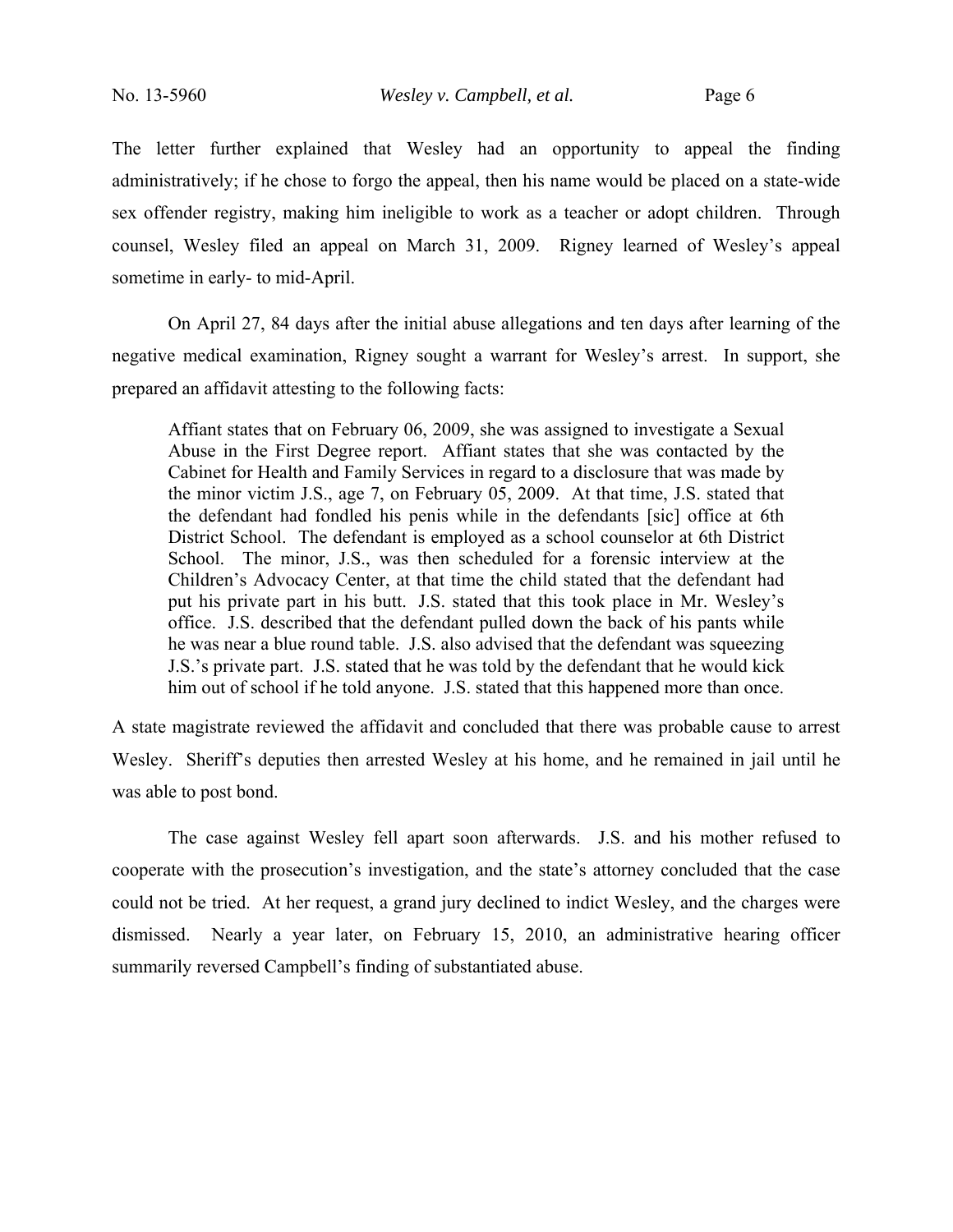Wesley then brought the present civil rights lawsuit against Rigney and others, including Campbell.<sup>1</sup> His claims against Rigney included unlawful arrest, outrage, and negligent investigation. The parties conducted full discovery, after which Wesley amended his complaint to add a claim for retaliatory arrest, based on the theory that the arrest by Rigney was in retaliation for his decision to appeal Campbell's finding of substantiated abuse.

 Although she had not filed a motion to dismiss during the litigation's initial phase, and although discovery was by this point complete, Rigney moved to dismiss the amended complaint pursuant to Rule 12(b)(6). The district court granted the motion with regard to the false arrest, outrage, and negligent investigation claims, finding that probable cause supported the arrest and that Rigney was qualifiedly immune in any event. *Wesley v. Rigney*, 913 F. Supp. 2d 313, 321 (E.D. Ky. 2012). Rigney had not sought qualified immunity on the retaliatory-arrest claim, and the district court allowed that claim to proceed. Soon after, Rigney moved for summary judgment on the retaliatory arrest claim, this time asserting qualified immunity. In an unpublished opinion, the district court granted the motion, again finding that the arrest was supported by probable cause. *Wesley v. Rigney*, CIV.A. 10-51-DLB-JGW, 2013 WL 3107503 (E.D. Ky. June 18, 2013). Wesley now appeals both orders.

#### **II. DISCUSSION**

 Both decisions by the district court turn on essentially the same legal question: whether J.S.'s uncorroborated allegations created probable cause for Wesley's arrest. If the arrest was supported by probable cause, then Rigney would be entitled to qualified immunity. If not, then qualified immunity was inappropriate and both decisions must be reversed. Although this common question is of considerable importance, the district court's two decisions occurred in different procedural postures, and we therefore address them separately.

#### **A. Rule 12 dismissal of wrongful arrest claim**

 The district court dismissed Wesley's false-arrest claim under Rule 12(b)(6). To survive dismissal on that basis, the plaintiff must "allege[] facts that 'state a claim to relief that is

<sup>&</sup>lt;sup>1</sup>The district court dismissed the claims against defendants other than Rigney. *Wesley v. Campbell*, CIV.A. 10-51-DLB, 2010 WL 3120204 (E.D. Ky. Aug. 5, 2010). Wesley does not appeal that decision.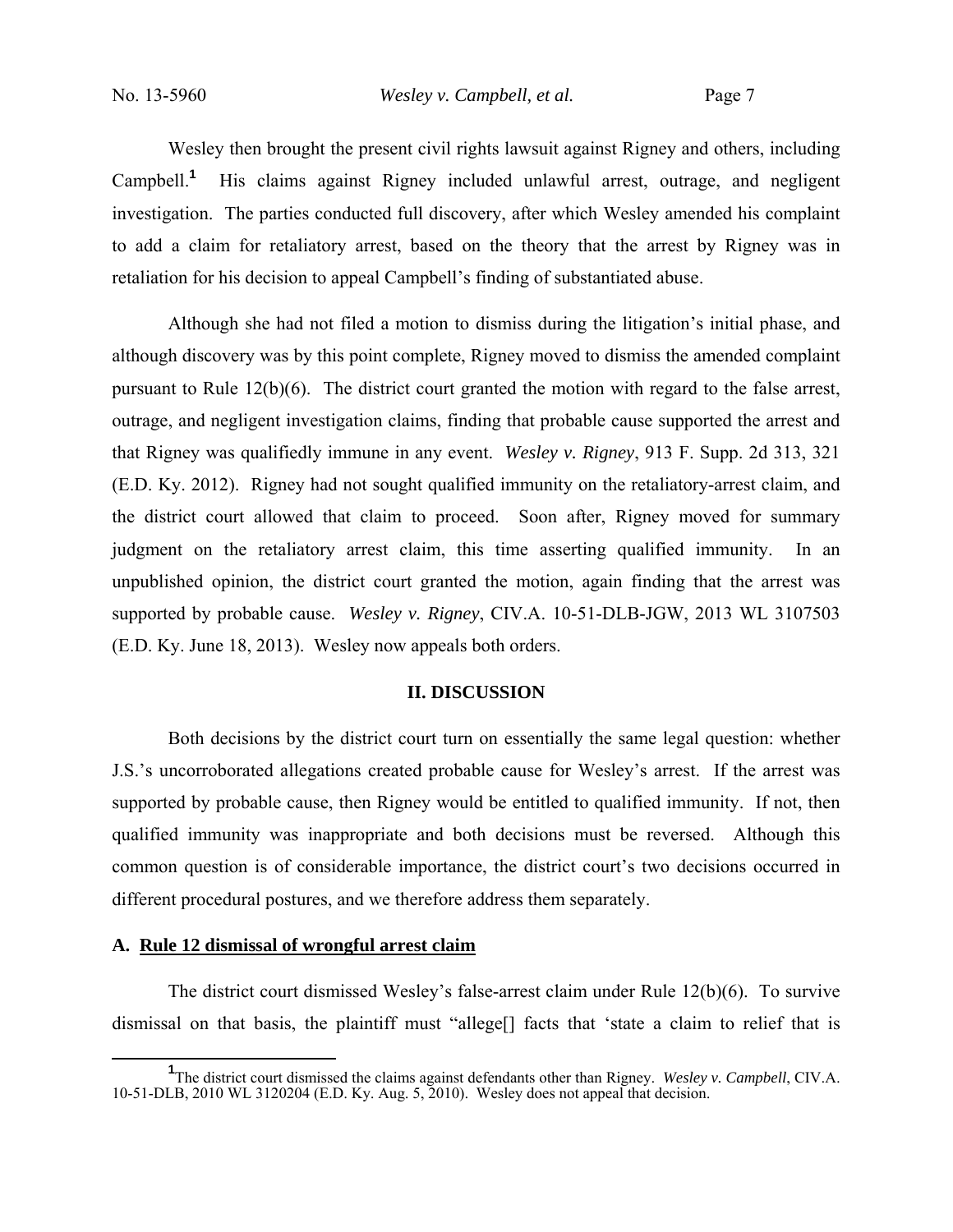plausible on its face' and that, if accepted as true, are sufficient to 'raise a right to relief above the speculative level.'" *Handy-Clay v. City of Memphis, Tenn.*, 695 F.3d 531, 538 (6th Cir. 2012) (quoting *Bell Atl. Corp. v. Twombly*, 550 U.S. 544, 555, 570 (2007)). Plaintiffs need not meet a "probability requirement," although they must show "more than a sheer possibility that a defendant has acted unlawfully." *Rondigo, L.L.C. v. Twp. of Richmond*, 641 F.3d 673, 680 (6th Cir. 2011) (quoting *Ashcroft v. Iqbal*, 556 U.S. 662, 678 (2009)). In ruling on the issue, a district court must "construe the complaint in the light most favorable to the plaintiff, accept its allegations as true, and draw all reasonable inferences in favor of the plaintiff." *Directv, Inc. v. Treesh*, 487 F.3d 471, 476 (6th Cir. 2007). "The defendant has the burden of showing that the plaintiff has failed to state a claim for relief," *id.* (citing *Carver v. Bunch*, 946 F.2d 451, 454-55 (6th Cir. 1991)), and dismissal on this basis is reviewed *de novo*. *Golden v. City of Columbus*, 404 F.3d 950, 958 (6th Cir. 2005).

Before proceeding to the merits of the motion to dismiss, we note a critical threshold error in the district court's opinion. Instead of the "plausibility" standard our precedent clearly requires, the district court improperly held Wesley to a novel and significantly higher standard. The district court determined—indeed, emphasized—that Wesley was required to make "a *substantial* showing that the defendant stated a deliberate falsehood or showed reckless disregard for the truth" in order to survive Rule 12 dismissal. *Wesley*, 913 F. Supp. 2d at 322 (emphasis in original). Such a "substantial" pleading burden at the Rule 12 stage is plainly inappropriate in light of *Iqbal* and *Twombly*—cases that the district court cited but failed to apply—as well as this circuit's settled precedent.

The district court's error apparently stems from its reliance on *Vakilian v. Shaw*, 335 F.3d 509, 517 (6th Cir. 2003), a case that does speak of the "substantial showing" plaintiffs must make when faced with dismissal. *Vakilian*, however, is a summary judgment case, as is every other case cited by the district court in support of its "substantial showing" standard. *See Peet v. City of Detroit*, 502 F.3d 557, 570 (6th Cir. 2007) (Holschuh, J., concurring in part and dissenting in part) (citing *Vakilian* at summary judgment phase); *Ahlers v. Schebil*, 188 F.3d 365 (6th Cir. 1999) (reviewing grant of summary judgment); *Butts v. City of Bowling Green*, 374 F. Supp. 2d 532 (W.D. Ky. 2005) (deciding motion for summary judgment); *Scott v. Kelley*, 2012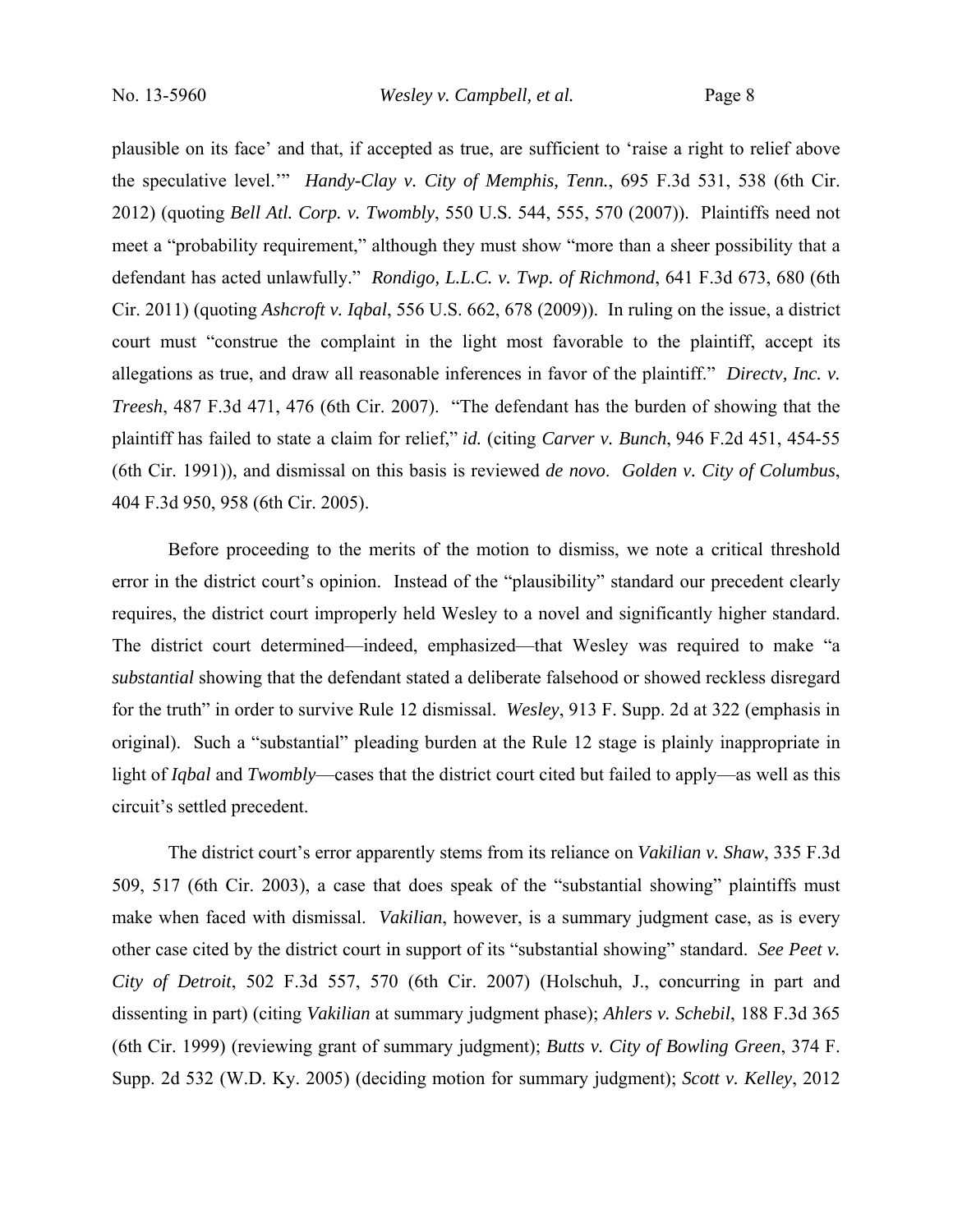WL 479896 (E.D. Ky. Feb. 14, 2012) (same). Other than the district court's own decision, no published opinion within the Sixth Circuit has ever imported *Vakilian*'s "substantial showing" language into the Rule 12 context.

At oral argument before this court, Rigney conceded that *Vakilian*'s "substantial showing" standard was inappropriate at the Rule 12(b)(6) stage. We agree. Moreover, review of the pleadings and applicable case law leaves us convinced that Wesley has satisfied his initial pleading burden.

The district court dismissed Wesley's false arrest claim on qualified-immunity grounds. To review that decision, we apply this circuit's "two-tiered inquiry." *Martin v. City of Broadview Heights*, 712 F.3d 951, 957 (6th Cir. 2013) (citing *Austin v. Redford Twp. Police Dep't*, 690 F.3d 490, 496 (6th Cir. 2012)). "The first step is to determine [whether] the facts alleged make out a violation of a constitutional right." *Id.* In this case, the right involves freedom from arrest in the absence of probable cause. If the plaintiff has shown a violation of a constitutional right, then "[t]he second [step] is to ask if the right at issue was 'clearly established' when the event occurred such that a reasonable officer would have known that his conduct violated it." *Id.* We have held that in the context of an officer's application for an arrest warrant from a neutral magistrate, the officer violates clearly established law when he makes material omissions that are "deliberate . . . or show[ ] reckless disregard for the truth." *Gregory v. City of Louisville*, 444 F.3d 725, 758 (6th Cir. 2006); *accord Vakilian*, 335 F.3d at 517. Both inquiries must be resolved in Wesley's favor for the claim to proceed. *See Austin v. Redford Twp. Police Dept.*, 690 F.3d 490, 496 (6th Cir. 2012) (citing *Saucier v. Katz*, 455 U.S. 194, 201  $(2001)$ ).

To show in response to a motion to dismiss that the arrest was wrongful, Wesley must plausibly allege that it was unsupported by probable cause. *See Thacker v. City of Columbus*, 328 F.3d 244, 255 (6th Cir. 2003). An officer possesses probable cause when, at the moment the officer seeks the arrest, "the facts and circumstances within [the officer's] knowledge and of which [she] had reasonably trustworthy information [are] sufficient to warrant a prudent man in believing that the [plaintiff] had committed or was committing an offense." *Beck v. State of Ohio*, 379 U.S. 89, 91 (1964). A probable cause determination is based on the "totality of the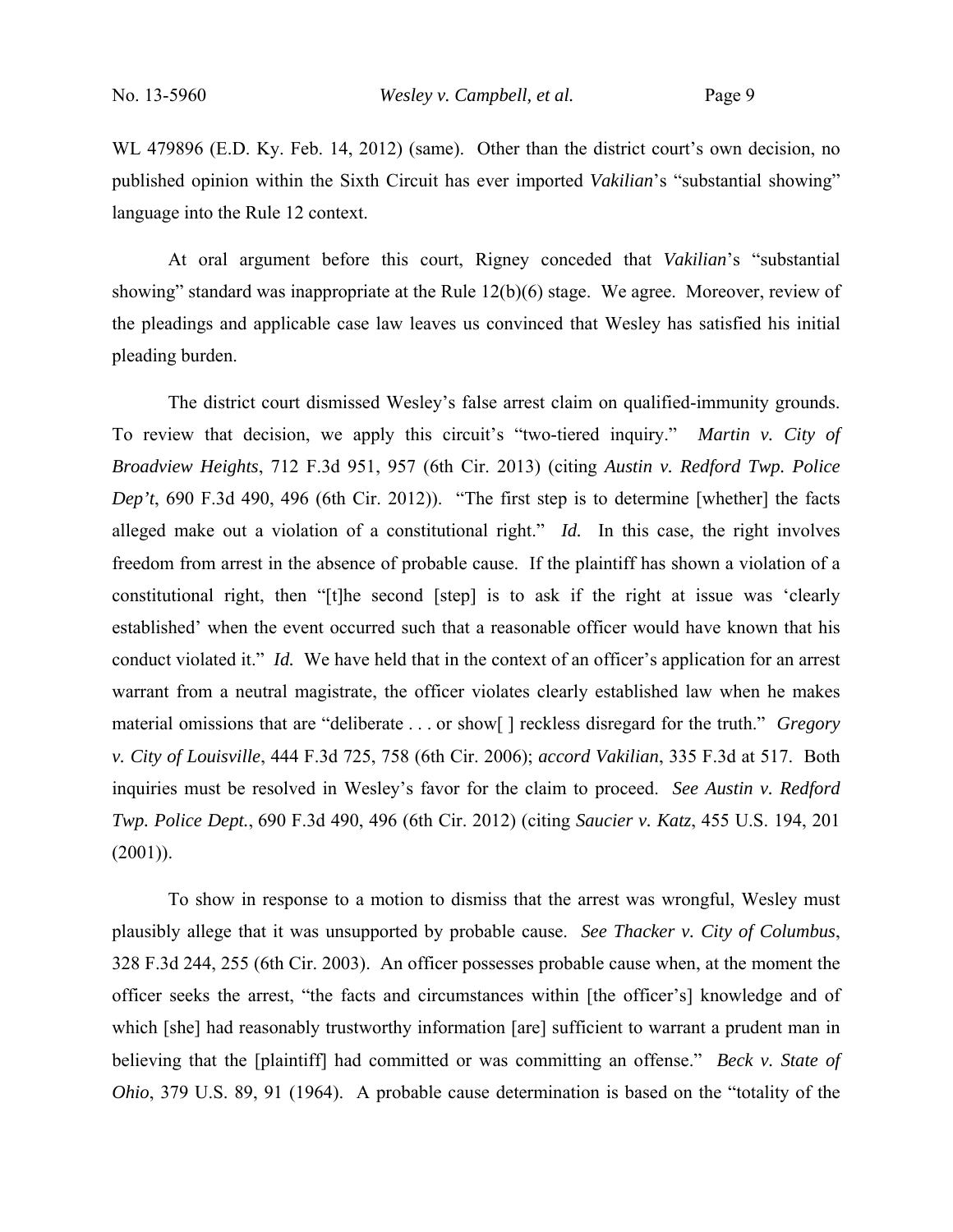circumstances," and must take account of "both the inculpatory *and* exculpatory evidence." *Gardenhire v. Schubert*, 205 F.3d 303, 318 (6th Cir. 2000) (emphasis in original); *accord Estate of Dietrich v. Burrows*, 167 F.3d 1007, 1012 (6th Cir. 1999). Although precedent "does not mandate that law enforcement operatives should conduct quasi-trials as a necessary predicate to" arrest, *Painter v. Robertson*, 185 F.3d 557, 571 n.21 (6th Cir. 1999), an officer "cannot simply turn a blind eye" toward evidence favorable to the accused, *Ahlers*, 188 F.3d at 372, or "ignore information which becomes available in the course of routine investigations." *Fridley v. Horrighs*, 291 F.3d 867, 873 (6th Cir. 2002).

Treating J.S.'s allegations as statements based on first-hand observation does not resolve the dilemma here. Some of our cases adopt the rule that "[a]n eyewitness identification will constitute sufficient probable cause" because eyewitness observations are "generally entitled to a presumption of reliability and veracity." *Ahlers*, 188 F.3d at 370; *United States v. Harness*, 453 F.3d 752, 754 (6th Cir. 2006). However, other cases take the position that an eyewitness's "mere allegation" may create reasonable suspicion justifying an investigative stop under *Terry v. Ohio*, 392 U.S. 1 (1968), but falls short of creating probable cause absent some corroborating evidence of wrongdoing. *See Gardenhire*, 205 F.3d at 317 ("Consider the following situation: a woman flags down a police officer and points out a Porsche being driven by a young man, which the woman claims is her car and which has been stolen by the man. Would the officer have probable cause to arrest the Porsche's driver at that point? We think not."); *Radvansky v. City of Olmsted Falls*, 395 F.3d 291, 305 (6th Cir. 2005) ("[A] mere allegation [of criminal behavior], while possibly justifying a brief investigatory detention, is insufficient by itself to establish probable cause that a crime had been committed.").

Although there is some tension between these cases, we need not resolve it here because, even under the *Ahlers* line of cases, J.S.'s uncorroborated allegations were legally insufficient to create probable cause. While adopting a presumption of reliability for eyewitness allegations, those cases also contain an important limiting factor: Probable cause is created only by eyewitness allegations that are "*reasonably trustworthy*," *Logsdon v. Hains*, 492 F.3d 334, 342 (6th Cir. 2007) (quoting *Beck*, 379 U.S. at 91) (emphasis added), and thus probable cause does *not* exist where "there is an apparent reason for the officer to believe that the eyewitness was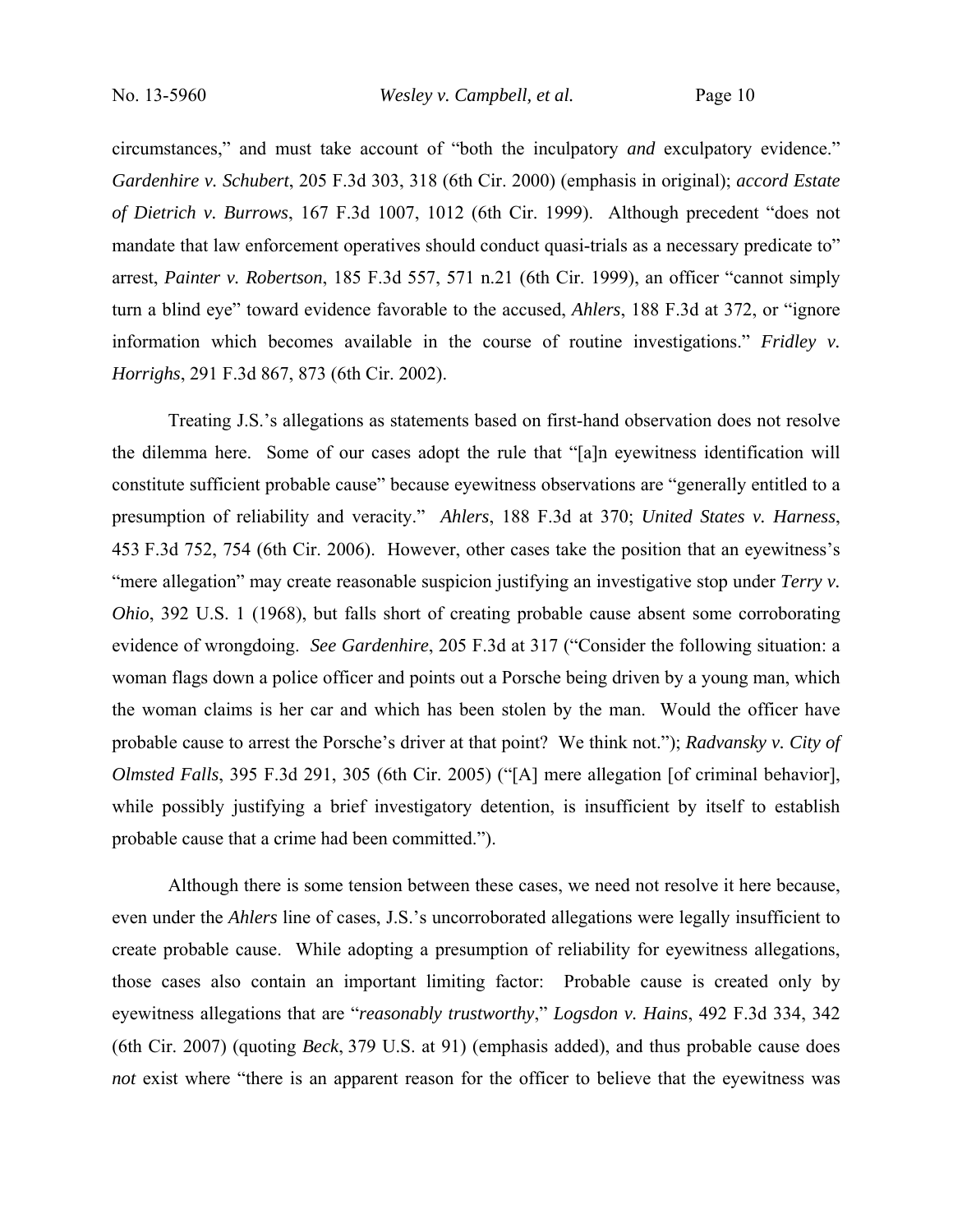lying, did not accurately describe what he had seen, or was in some fashion mistaken regarding his recollection." *Ahlers*, 188 F.3d at 370 (internal quotation marks omitted). Put another way, the presumption of veracity applies only where the witness is "someone with respect to whom there is *no* apparent reason to question the person's reliability." *Logsdon*, 492 F.3d at 343 (emphasis added).

Here, as the district court noted, probable cause for Wesley's arrest was "based solely on [J.S.]'s statements." *Wesley*, 913 F.Supp.2d at 321. Hence, Wesley's complaint stated a claim for false arrest under Rule 12(b)(6) as long as he alleged facts allowing the fact-finder to infer some "apparent reason to question [J.S.]'s reliability." *Logsdon*, 492 F.3d at 343.

Wesley's complaint meets that burden. It contains the following factual allegations bearing on J.S.'s reliability as a witness: (1) J.S. was a young child; (2) Wesley's office (where the alleged abuse occurred) was located at the center of the school's "administrative hub," within the line of sight of other adult staff members; (3) J.S.'s allegations about the abuse were inconsistent; (4) J.S. suffered from a history of serious psychological and emotional disturbances; (5) Rigney required J.S. to undergo a medical examination and that examination showed no evidence consistent with his allegations of sexual abuse; and (6) Rigney's investigation failed to uncover any evidence corroborating any aspect of the abuse J.S. alleged. Taken together, the "totality of the[se] circumstances," *Gardenhire*, 205 F.3d at 318, raises doubts about J.S.'s reliability that are clearly "above the speculative level," *Twombly*, 550 U.S. at 555. We discuss these factual allegations in turn.

First, like other circuits, we have expressed serious concern about basing probable cause solely on the uncorroborated allegations of a child. *See, e.g., United States v. Shaw*, 464 F.3d 615, 624 (6th Cir. 2006); *Stoot v. City of Everett*, 582 F.3d 910, 919‒20 (9th Cir. 2009); *Cortez v. McCauley*, 478 F.3d 1108, 1116 (10th Cir. 2007). In *Shaw*, we held that a young child's uncorroborated hearsay allegations were too unreliable to form the basis for probable cause. 464 F.3d at 624. Although *Shaw* involved hearsay allegations (rather than direct allegations, as is the case here), its underlying reliability rationale remains relevant. *See* Diana Younts, *Evaluating and Admitting Expert Opinion Testimony in Child Sexual Abuse Prosecutions*, 41 Duke L.J. 691, 697 (1991) ("[S]tudies examining children's suggestibility have found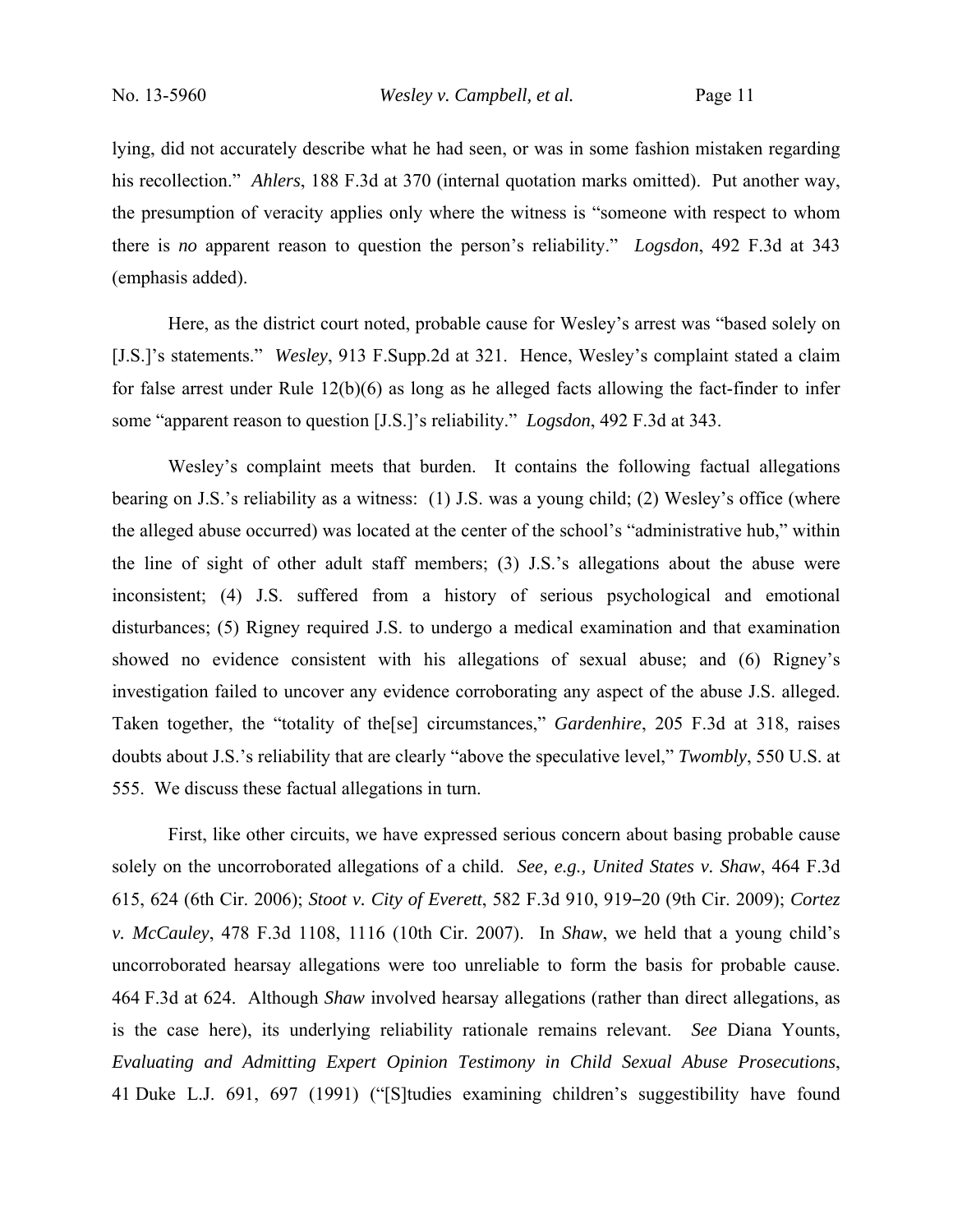children to be prone to conforming their stories to the beliefs of the questioning adult."), *quoted in United States v. LeBlanc*, 45 F. App'x 393, 399 n.1 (6th Cir. 2002). In *Stoot*, the Ninth Circuit correctly read *Shaw* to reflect concerns about *all* uncorroborated allegations by children, not just those involving hearsay. 582 F.3d at 922.

 Indeed, it appears that no federal court of appeals has ever found probable cause based on a child's allegations absent some other evidence to corroborate the child's story. The district court cited two cases for a contrary rule, *Lowe v. Aldridge*, 958 F.2d 1565 (11th Cir. 1992), and *Gerald M. v. Conneely*, 858 F.2d 378 (7th Cir. 1988), but in both of those cases, the children's allegations actually enjoyed substantial independent corroboration.**<sup>2</sup>** In *Shaw*, we conducted a survey of cases basing probable cause in part on children's allegations and likewise found, in each instance, "independent evidence corroborating the children's statements."<sup>3</sup> 464 F.3d at 624‒26. Moreover, our independent research has not uncovered a contrary result from another circuit. Indeed, some cases have expressed *heightened* concerns about the reliability of childwitnesses' allegations when, as here, there are other indicia of unreliability. *See, e.g.*, *Shaw*, 464 F.3d at 624 (holding that child's young age, combined with hearsay nature of statement, made statement insufficient to create probable cause); *Stoot*, 582 F.3d at 919–20 (holding that child's age, when combined with inconsistent statements and confused identifications, rendered allegations too unreliable to create probable cause). We are, of course, all too aware of the difficulties facing police investigations into child sexual abuse. We recognize that a childvictim's testimony often plays an important role in prosecuting the perpetrators of this serious and disturbing crime. Nevertheless, we conclude that J.S.'s young age is a factor bearing on the reliability of his accusations and that Rigney (and the district court) should have given it appropriate weight.

 $\frac{1}{2}$ <sup>2</sup>In *Lowe*, the child's accusations were corroborated with medical evidence showing vaginal injury "consistent with her account of abuse," as well as nearly-identical abuse allegations from two other children. 958 F.2d at 1568. In *Gerald M.*, the officer's decision to arrest two minor suspects was supported by both the minors' admitted involvement in the wrongdoing and their ability to lead the officer to the location of the property they had stolen and abandoned. 858 F.2d at 380. Public safety concerns also supported the arrest in *Gerald M.*, because an angry crowd had formed outside the minors' home and the officer was "afraid for the children's saf *Id.*

**<sup>3</sup>** The *Shaw* court examined *Rankin v. Evans*, 133 F.3d 1425, 1440–41 (11th Cir. 1998); *Marx v. Gumbinner*, 905 F.2d 1503, 1507 (11th Cir. 1990); *Myers v. Morris*, 810 F.2d 1437, 1456 (8th Cir. 1987); and *Easton v. City of Boulder*, 776 F.2d 1441, 1450 (10th Cir. 1985). In each of those cases, the *Shaw* court found other significant evidence corroborating the child's allegations. 464 F.3d at 624.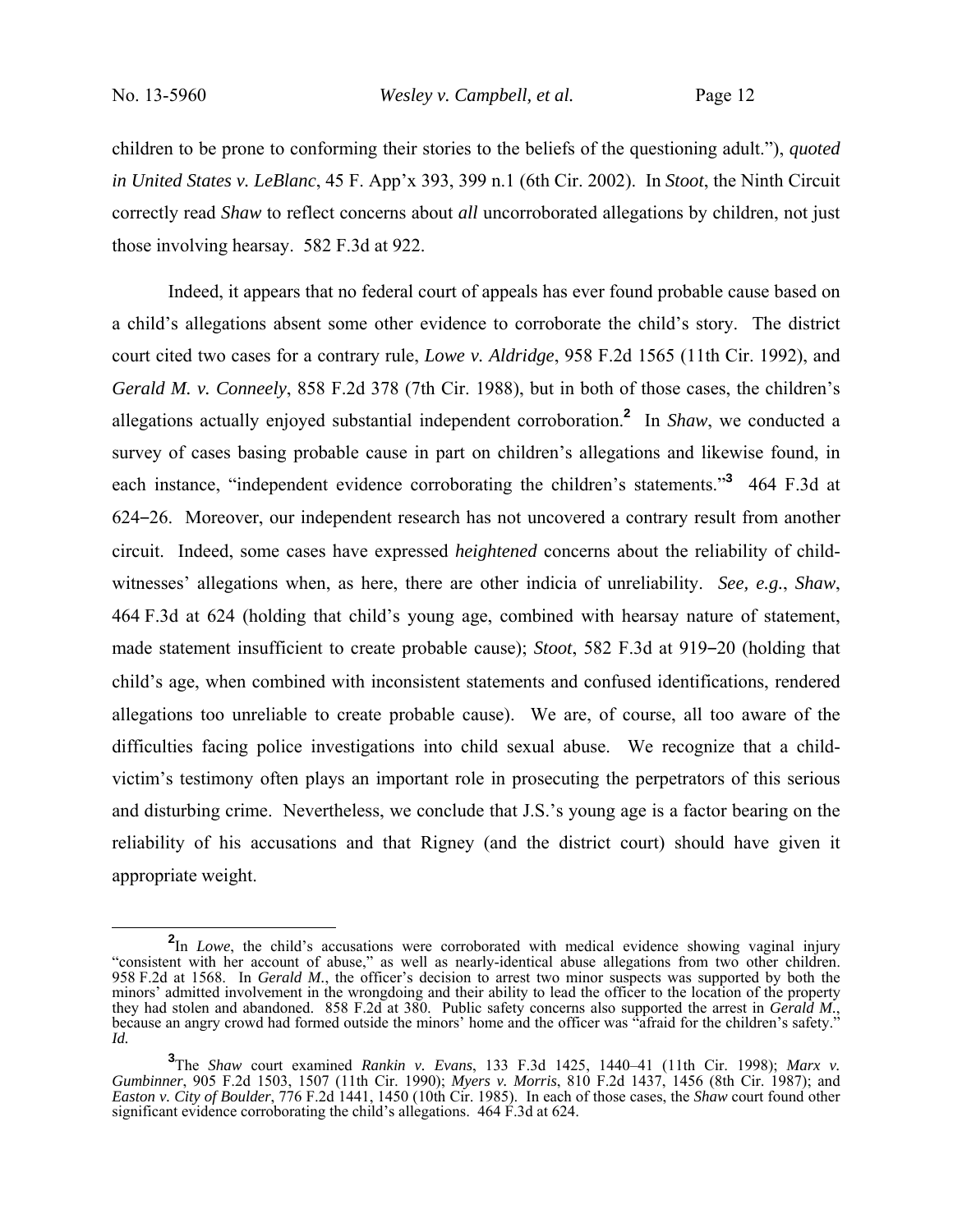Second, we note that the implausibility of a witness's accusations is also germane to determining the existence of probable cause. *Gardenhire*, 205 F.3d at 315. When a witness's allegations are unlikely, it suggests that he or she may be "in some fashion mistaken regarding his recollection." *Ahlers*, 188 F.3d at 370 (internal quotation marks omitted); *see Peet*, 502 F.3d at 573 (Holschuh, D.J., concurring in part and dissenting in part) ("[T]he unlikely conduct of a defendant is a factor to consider in the determination of whether a police officer had probable cause.").

Without question, J.S.'s allegations against Wesley were facially implausible. According to Wesley's complaint, "J.S. claimed . . . that on multiple occasions over a one year period, Plaintiff had anally sodomized him while they were in Plaintiff's office." Wesley alleged that this office was in an extremely well-traveled hallway at the center of the school's "administrative hub," located between the faculty mailroom and the principal's office and directly facing the school secretary's desk. Wesley has alleged that Rigney was aware (or should have been aware) that Wesley's office door was open whenever he met with a student and that multiple school staff members had a direct line of sight into Wesley's office. Taken as true, these facts show that it would have been difficult for the severe sexual abuse J.S. described to continue for so long undetected.**<sup>4</sup>**

The complaint also alleges that J.S. struggled unsuccessfully to tell a consistent story with regard to the details, severity, and duration of the sexual abuse he endured. Specifically, in the first telling, J.S. accused Wesley of a single act of over-the-clothes touching. Six days later, this story had escalated to repeated anal sodomy, occurring multiple times over the course of a year.

A "child's inconsistent identifications cast doubt on her reliability." *Ollis*, 810 F.2d 202. As the Ninth Circuit concluded in *Stoot*, a child's allegations of sexual abuse failed to establish

<sup>&</sup>lt;sup>4</sup>The district court agreed that Wesley's allegations "show that it would be more difficult to commit the alleged sexual abuse." 913 F. Supp. 2d at 323. It did not consider this fact relevant to probable cause, however, because Wesley did not show "that it would have been *entirely impossible* for the alleged abuse to have occurred." *Id.* (emphasis added). This explanation plainly misstated Wesley's burden. He did not need to prove that J.S.'s allegations were "entirely impossible," but only to make a plausible showing that they were "in *some way* untruthful or unreliable." *Ahlers*, 188 F.3d at 371 (emphasis added). Even if J.S.'s story was not objectively impossible as such, a proper probable cause analysis would be required to take its implausibility into account as a factor tending —in this case, strongly tending—to undermine reliability.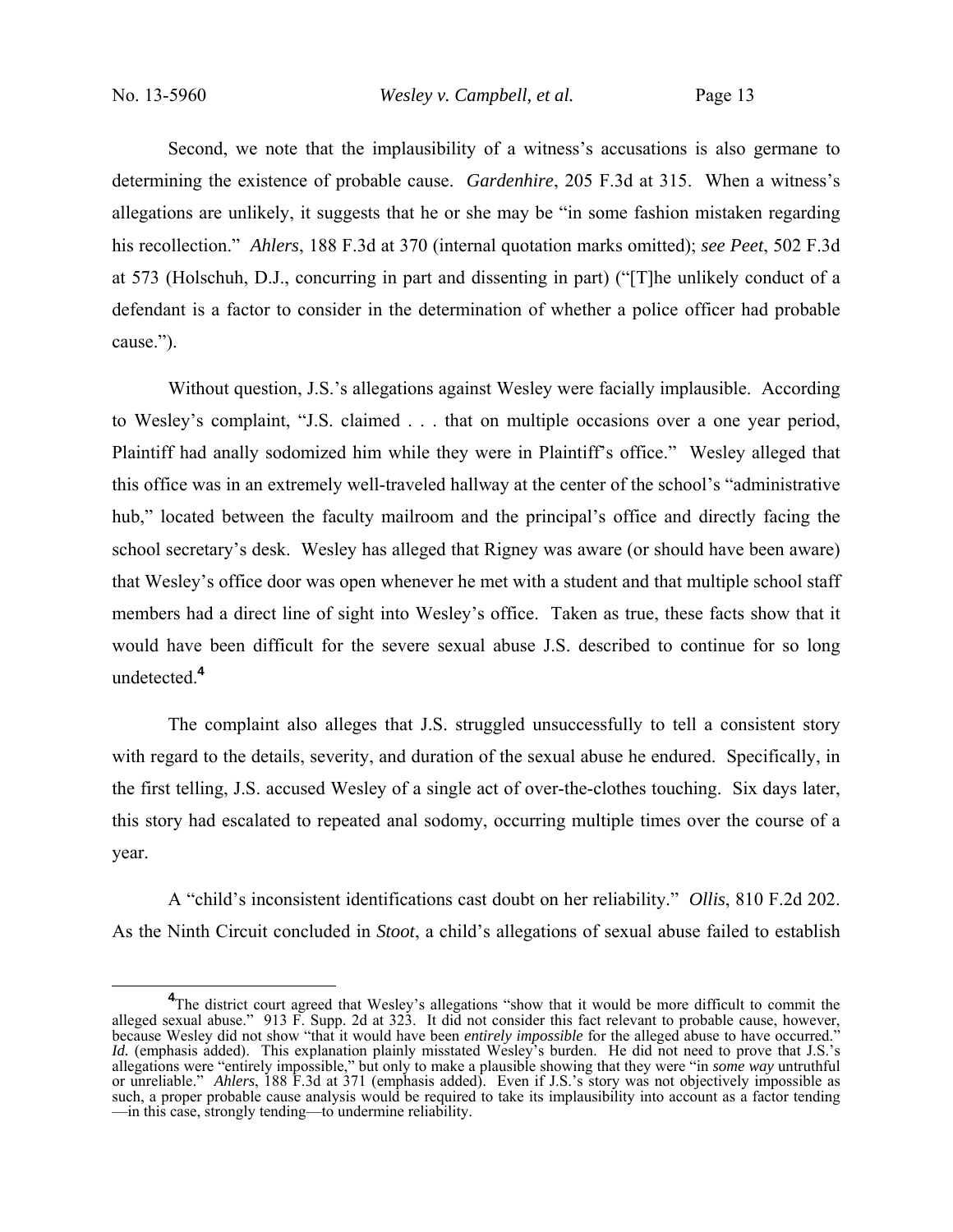probable cause when she "changed her answers at several points during the interview." 582 F.3d at 920. Conversely, the witness's credibility in *Ahlers* was bolstered by the fact that she made consistent statements about the alleged sexual assault each of the three times she was interviewed by officers. 188 F.3d at 371. Although it is true that an eyewitness's allegations need not be perfectly consistent in order to establish probable cause, *see, e.g.*, *United States v. Trujillo*, 376 F.3d 593, 604 (6th Cir. 2004), we conclude that J.S.'s inconsistent stories should have suggested to Rigney that he was unreliable.

Similarly, J.S.'s history of psychological problems supported an inference that he was a less reliable witness than a psychologically healthy child. Wesley has alleged that, at the time Rigney sought his arrest, she was aware of J.S.'s "severe mental and emotional problems" problems that included violent fantasies and suicidal impulses and that had previously led to his psychiatric hospitalization for at least two weeks. Clearly, "mental illness can indeed be relevant to a witness's credibility." *Boggs v. Collins*, 226 F.3d 728, 742 (6th Cir. 2000). Mental illness also bears more heavily on credibility when, as in J.S.'s case, "the witness suffered from the condition at the time of the events" he described. *Id.*

 Furthermore, the results of J.S.'s medical examination, which showed no evidence of anal sodomy or other abuse-related injury, also undermine *Ahlers*'s presumption of veracity. "Such 'negative' or 'inconclusive' results . . . may be exculpatory even where they do not provide definitive evidence on a particular issue," because they "'demonstrate that a number of factors which could link the defendant to the crime do not.'" *Simmons v. Beard*, 590 F.3d 223, 237 (3d Cir. 2009) (quoting *Patler v. Slayton*, 503 F.2d 472, 479 (4th Cir. 1974)).

 It follows that the district court was too quick to dismiss the negative medical exam, based on a rationale that the results of the exam had no bearing on probable cause because "a victim of sexual abuse often presents no injuries upon physical examination." *Wesley*, 913 F. Supp. 2d at 326 (citing John E.B. Myers, *Expert Testimony in Child Sexual Abuse Litigation: Consensus and Confusion*, 14 U.C. Davis J. Juv. L. & Pol'y 1, 20 (2010)). The journal article cited by the district court also notes that anal penetration "may or may not cause injury," and that "[c]ontroversy exists" regarding the extent of injuries it is likely to cause. *Id.* at 20 n.70. Other studies suggest comparatively higher rates of physical injury; one indicates that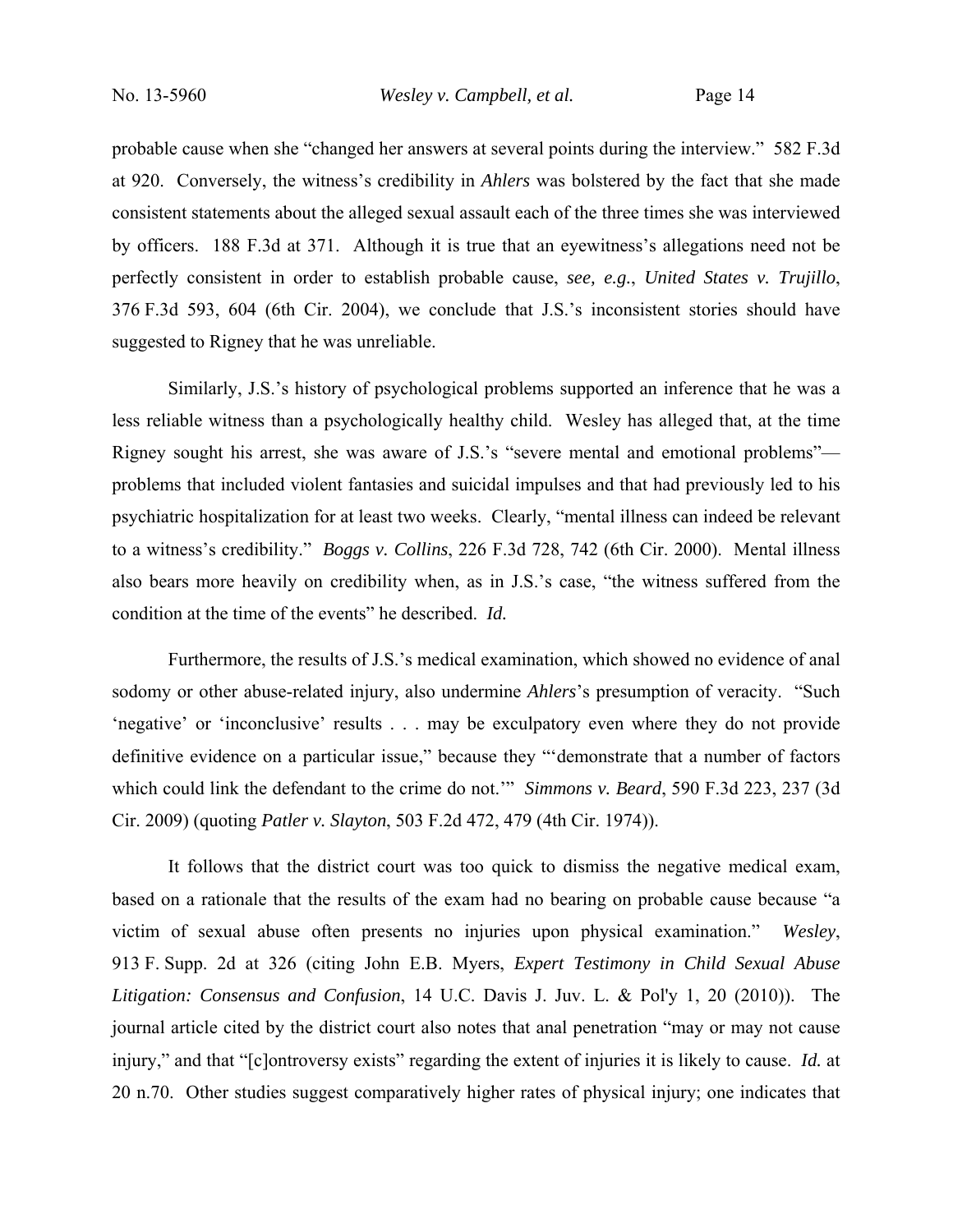among child victims of anal penetration, 64 percent of girls and 34 percent of boys will show "positive findings suggestive of ano-genital injury." Risa N. Claytor et al., *Evaluating Child Sexual Abuse: Observations Regarding Ano-genital Injury*, 28 Clinical Pediatrics 419 (1989). To the extent that doubts exist regarding whether the medical examination is probative, those questions must be resolved in Wesley's favor and the district court erred in refusing to do so.

Finally, Rigney's inability to uncover any evidence corroborating J.S.'s story (despite her efforts to do so) further undermines the allegation's presumed reliability. "In cases involving very young child victims, the courts have repeatedly emphasized the need for some evidence in addition to the statements of the victim to corroborate the allegations and establish probable cause." *Stoot*, 582 F.3d at 920 (citing *Shaw*, 464 F.3d at 624). In *Shaw*, for example, we declined to find probable cause where the police failed to "ma[k]e any effort whatsoever to corroborate the [witness's hearsay] allegations before taking [the defendant] into custody." *Shaw*, 464 F.3d at 625. In this case, Rigney did make an effort to investigate J.S.'s story, but found "no information from [the people she interviewed] other than [that] Plaintiff had always acted professionally and appropriately."

For the reasons explained above, we conclude that Wesley plausibly alleged that Rigney effected his arrest without probable cause. Taken as true, Wesley's allegations also plausibly show that Rigney is not entitled to qualified immunity, because her application for an arrest warrant contained omissions that were "deliberate . . . or showed reckless disregard for the truth" and were "material to the finding of probable cause." *Gregory*, 444 F.3d at 758; *accord Vakilian*, 335 F.3d at 517.

As a threshold matter, it seems clear that Rigney's decision to withhold evidence of J.S.'s unreliability was material, because it is clearly established that witness allegations fail to sustain probable cause when there is "apparent reason to question the person's reliability." *Logsdon*, 492 F.3d at 343. If the magistrate who issued the arrest warrant had known that there were, in fact, several "apparent reason[s] to question" J.S.'s reliability, precedent would have precluded a finding of probable cause, and the warrant would not have issued.

In addition, Rigney's omissions demonstrate "deliberate[ness]" or a "reckless disregard for the truth," given that any reasonable officer would have recognized the importance of J.S.'s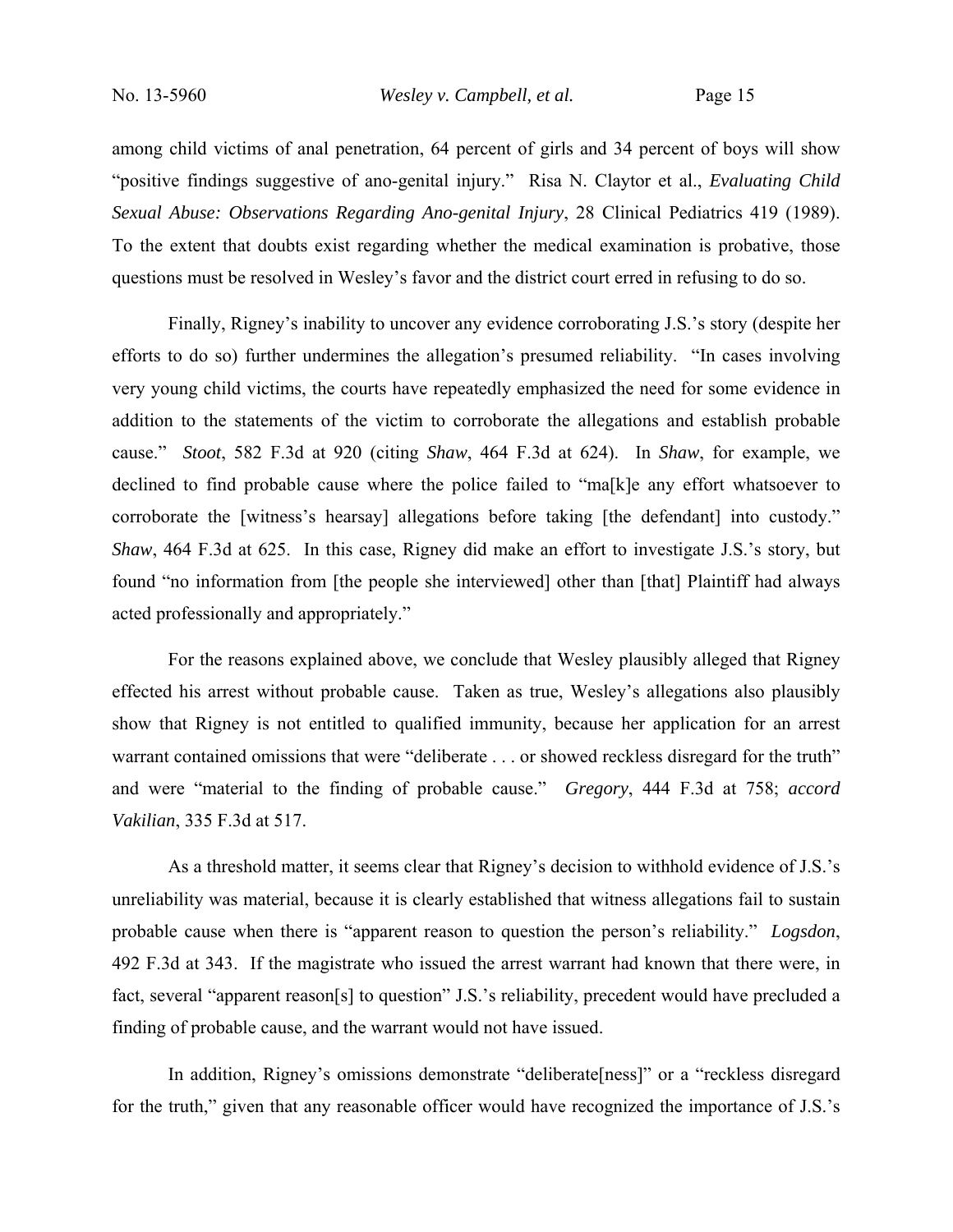reliability on the question of probable cause. Put another way, any reasonable officer would have known that the gaps in J.S.'s credibility would be "the kind of thing the judge would wish to know." *See Peet*, 502 F.3d at 570 n.3 (Holschuh, J., concurring in part and dissenting in part) (quoting *Wilson v. Russo*, 212 F.3d 781, 788 (3d Cir. 2000)). Hence, qualified immunity was inappropriate, because it is clearly established that "[p]olice officers cannot, in good faith, rely on a judicial determination of probable cause when that determination was premised on an officer's own material misrepresentations to the court." *Gregory*, 444 F.3d at 758 (citing *Yancey v. Carroll Cnty.*, 876 F.2d 1238, 1243 (6th Cir. 1989)).

Moreover, it is generally inappropriate for a district court to grant a 12(b)(6) motion to dismiss on the basis of qualified immunity. Although an officer's "entitle[ment] to qualified immunity is a threshold question to be resolved at the earliest possible point," *Vakilian*, 335 F.3d at 516 (citing *Harlow v. Fitzgerald*, 457 U.S. 800, 817 (1982)), that point is usually summary judgment and not dismissal under Rule 12. *See Evans-Marshall v. Bd. of Educ. of Tipp City Exempted Village Sch. Dist.*, 428 F.3d 223, 235 (6th Cir. 2005) (Sutton, J., concurring) (observing that the fact-intensive nature of the applicable tests make it "difficult for a defendant to claim qualified immunity on the pleadings *before discovery*" (emphasis in original)); *see also Jacobs v. City of Chicago*, 215 F.3d 758, 775 (7th Cir. 2000) (Easterbrook, J., concurring) ("Rule 12(b)(6) is a mismatch for immunity and almost always a bad ground of dismissal."); *Chesser v. Sparks*, 248 F.3d 1117, 1121 (11th Cir. 2001) ("[Q]ualified immunity is typically addressed at the summary judgment stage of the case."); *Grose v. Caruso*, 284 F. App'x 279, 283 (6th Cir. 2008) ("[T]he standard for a 12(b)(6) motion is whether the allegations, if taken as true, could state a claim upon which relief may be granted, [and] dismissal of Appellants on the basis of qualified immunity is premature."). Unsurprisingly, each of the qualified-immunity cases cited by the district court involved summary judgment and not Rule 12(b)(6) dismissal. Additionally, to the extent that the "burdens of discovery" ever weigh in favor of deciding qualified immunity at the motion-to-dismiss stage, *see Iqbal*, 556 U.S. at 672, that concern was irrelevant here because discovery was complete when Rigney moved for dismissal under Rule 12(b)(6). *Wesley*, 913 F. Supp. 2d at 319–20.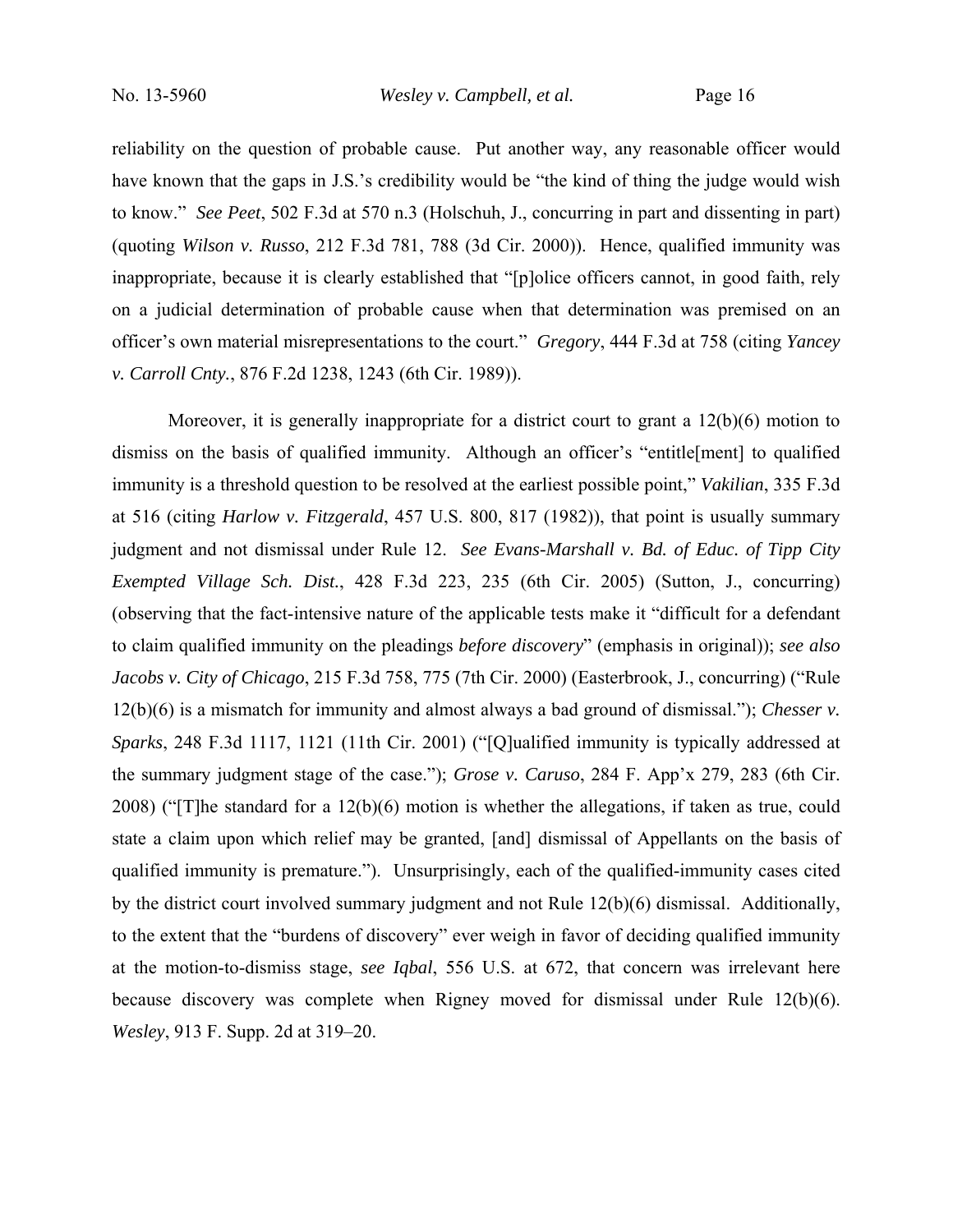Nor do we find persuasive Rigney's arguments to the contrary. Chiefly, she argues that J.S.'s initial allegations created probable cause as a matter of law and that, as a result, she was immune from liability regardless of whether she conducted an adequate investigation (or, indeed, any investigation) prior to seeking a warrant for Wesley's arrest. Although it is true that "[o]nce probable cause is established, an officer is under no duty to investigate further or to look for additional evidence which may exculpate the accused," *Ahlers*, 188 F.3d at 371, that rule assumes the existence of probable cause and, as we have explained above, in this case probable cause was never established. We conclude that Wesley successfully pleaded a violation of his clearly established Fourth Amendment right against wrongful arrest and that the strength of Wesley's complaint also requires rejection of Rigney's claim to qualified immunity.

#### **B. Summary judgment on Wesley's retaliatory arrest claim**

Wesley also appeals the district court's order granting summary judgment to Rigney on his retaliatory-arrest claim. The legal basis for this decision is essentially the same as the Rule 12(b)(6) dismissal discussed above: The district court concluded that Rigney possessed probable cause for the arrest and thus granted her motion for qualified immunity. Unlike its Rule 12 decision, however, this decision by the district court took into account the parties' extensive discovery. Accordingly, we review that decision in light of Rule 56's legal standard and in consideration of the evidence produced through discovery.

Summary judgment is appropriate "if the pleadings, the discovery and the disclosure materials on file, and any affidavits 'show that there is no genuine dispute as to any material fact and the movant is entitled to judgment as a matter of law.'" *Burgess v. Fischer*, 735 F.3d 462, 471 (6th Cir. 2013) (quoting Fed. R. Civ. P. 56(a)) (alteration omitted). There is "no genuine issue for trial where the record 'taken as a whole could not lead a rational trier of fact to find for the non-moving party.'" *Id.* (quoting *Matsushita Elec. Indus., Co. v. Zenith Radio Corp.*, 475 U.S. 574, 587 (1986). In deciding the motion, "the district court must construe the evidence and draw all reasonable inferences in favor of the nonmoving party." *Hawkins v. Anheuser-Busch, Inc.*, 517 F.3d 321, 332 (6th Cir. 2008).

A claim for retaliatory arrest requires, at a minimum, that the plaintiff make three related showings: "(1) the plaintiff engaged in protected conduct; (2) an adverse action was taken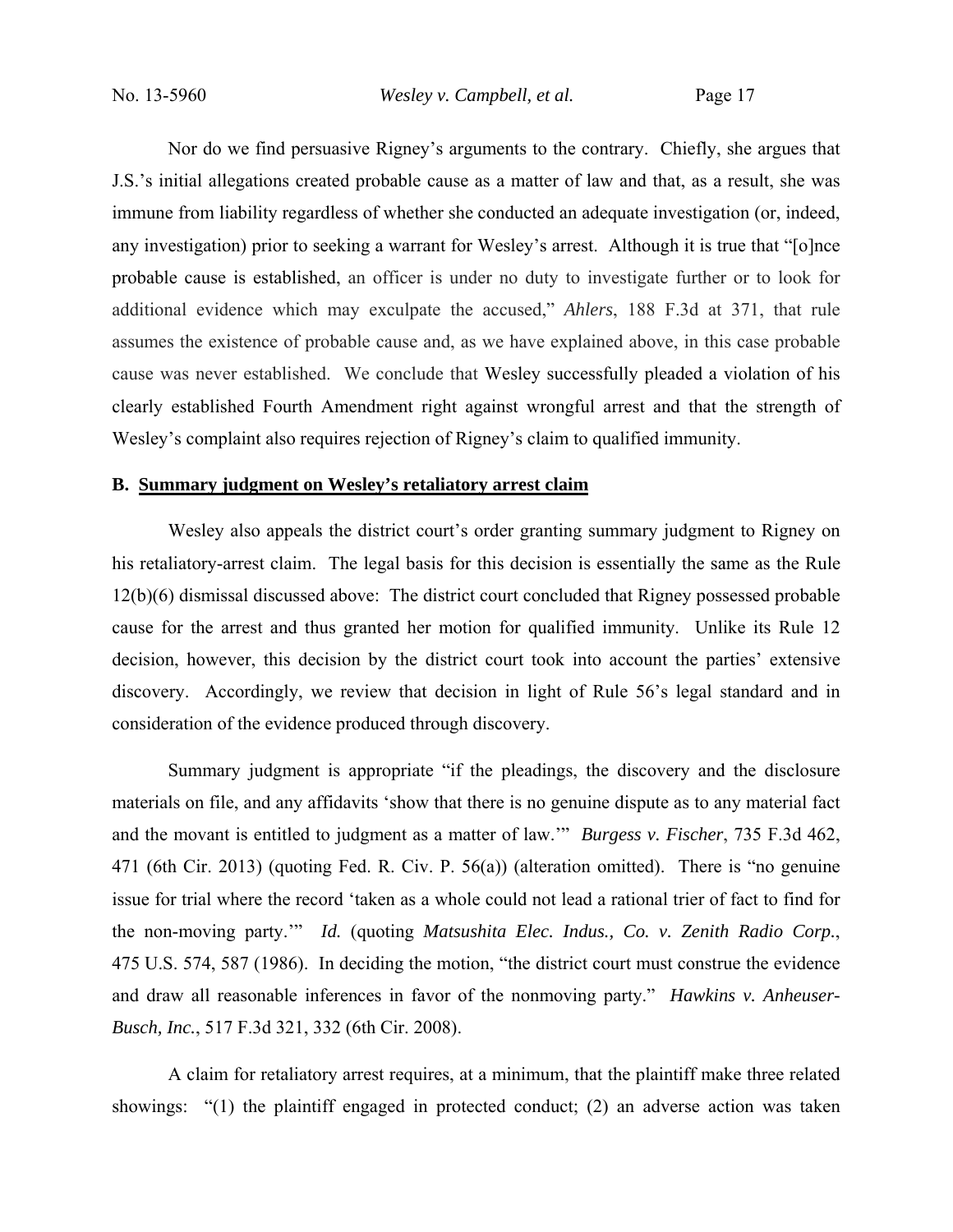against the plaintiff that would deter a person of ordinary firmness from continuing to engage in that conduct; and (3) there is a causal connection between elements one and two—that is, the adverse action was motivated at least in part by the plaintiff's protected conduct." *Kennedy v. City of Villa Hills, Ky.*, 635 F.3d 210, 217 (6th Cir. 2011) (quoting *Thaddeus-X v. Blatter*, 175 F.3d. 378, 394 (6th Cir. 1999) (*en banc*)). Although we have not resolved "whether lack of probable cause is an element in wrongful-arrest claims" in this circuit, *id.* at 217 n.4, the existence of probable cause is clearly relevant to an officer's qualified immunity on a claim for retaliatory arrest. *See Reichle v. Howards*, 132 S. Ct. 2088, 2093–94 (2012). On the basis of its finding that probable cause existed, then, the district court granted Rigney's request for qualified immunity without considering the other elements of a retaliatory arrest.

In our view, the record not only substantiates the claims contained in Wesley's complaint but also provides further factual grounds that undermine the reliability of J.S.'s allegations, principally in the form of contradictory witness statements and evidence at odds with those statements, all of which were known—or should have been known—to Rigney in advance of her application for an arrest warrant. It is well-settled that evidence contradicting even part of a witness's allegations seriously undermines their reliability and can defeat probable cause. *See, e.g., Radvansky*, 395 F.3d at 304, 307 (holding that no probable cause existed where "undisputed documentary evidence" contradicted eyewitness's accusations); *Logsdon*, 492 F.3d at 338–39, 342–43 (ruling that no probable cause arose when part of an eyewitness's accusation of trespass against a protestor was contradicted by other sources); *see also Baptiste v. J.C. Penney, Co.*, 147 F.3d 1252, 1259 (10th Cir. 1998) (holding that an eyewitness's allegation of shoplifting failed to create probable cause because video evidence available to arresting officer contradicted allegations). Even if only part of the witness's allegation is demonstrably false, the report as a whole will still lose its presumption of reliability. *See Fisher v. Harden*, 398 F.3d 837, 843  $(6<sup>th</sup> Cir. 2005)$  (noting that if the witness's factual allegations were proven incorrect in one regard, "[t]his alone would have caused a reasonable officer to question the veracity of the [witness's] report").

In this case, the most significant evidence to fall into this category resulted from Rigney's interviews with Wesley's former students at Sixth District School. J.S. alleged that Wesley was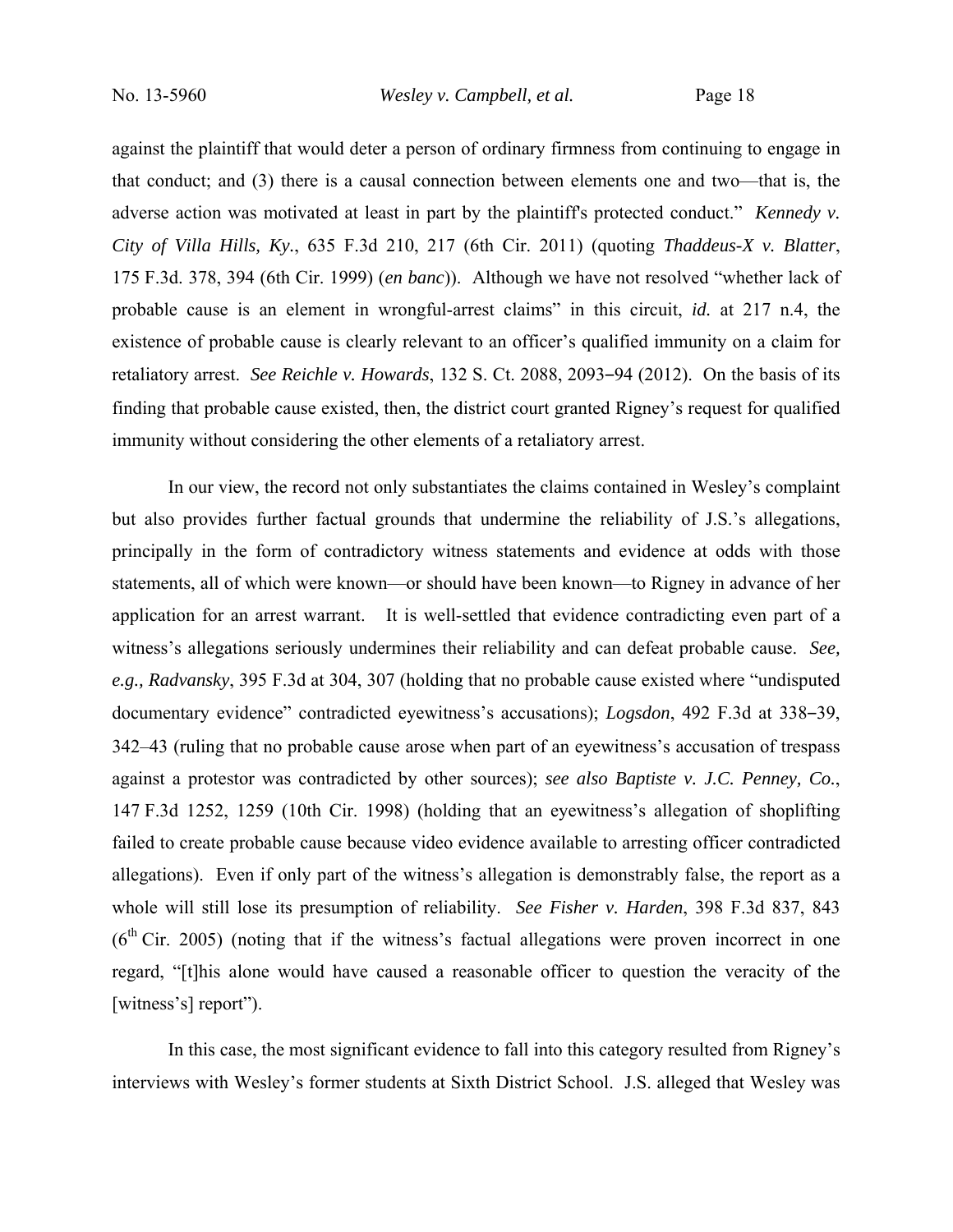sexually abusing two other children at Sixth District Elementary, but Rigney's investigative efforts to identify those children failed to substantiate the accusation, as she later conceded in her deposition. Her investigation also involved using school records to identify, remove from class, and interview "any child that [Wesley] had access to." Each child contradicted J.S.'s allegations and insisted that Wesley did not abuse him or her. Given that all the interviewees exculpated Wesley of wrongdoing, a reasonable fact-finder could view the results of Rigney's investigation as positive evidence that at least this part of J.S.'s story was untrue. Once Rigney was aware that some of J.S.'s allegations were likely false, she should have questioned the veracity of his other claims. *See Fisher*, 398 F.3d at 843. Obviously, *Ahlers*'s presumption of veracity cannot survive a contradiction of this magnitude.

The record also confirms that J.S.'s allegations were improbable, both on their face and in light of Rigney's investigation of the alleged crime scene. The school's administrative area was cramped and crowded, just as Wesley described it, and several adult staff members had lineof-sight to his office. Other facts also suggested the improbability of J.S.'s allegations. For example, J.S. alleged that Wesley was nude during the sexual assaults but would leave the door to his office open and unlocked. He also said that the sodomy occurred while J.S. and Wesley were standing in front of the office's open, ground floor window. In deposition testimony, Campbell admitted that seeing "the location of Mr. Wesley's office" "cause[d] [her] . . . concern in regard to [J.S.]'s story," and the prosecutor who ultimately declined to pursue the case called the office location a "bad fact for the prosecution." Likewise, J.S. insisted that both he and Wesley were standing straight up during the sodomy. Given that Wesley was a full-grown adult, 5'10" tall, and J.S. a seven-year-old child, this physical arrangement seems completely implausible. But J.S. stuck to this description even after the CAC interviewer pressed him to change his answer.**<sup>5</sup>** J.S.'s account also contained at least one fantastical element—namely, his

A: How was he standing?

**<sup>5</sup> 5**The full exchange reads as follows:

Q: And how were you when he did that [i.e., the sodomy]? Were you standing up? Or sitting down? Or laying down?

A: Standing up. (Gets up and demonstrates, standing up.) Standing straight up.

Q: And how was Mr. Wesley?

Q: Was he standing up? Or was he, how was he?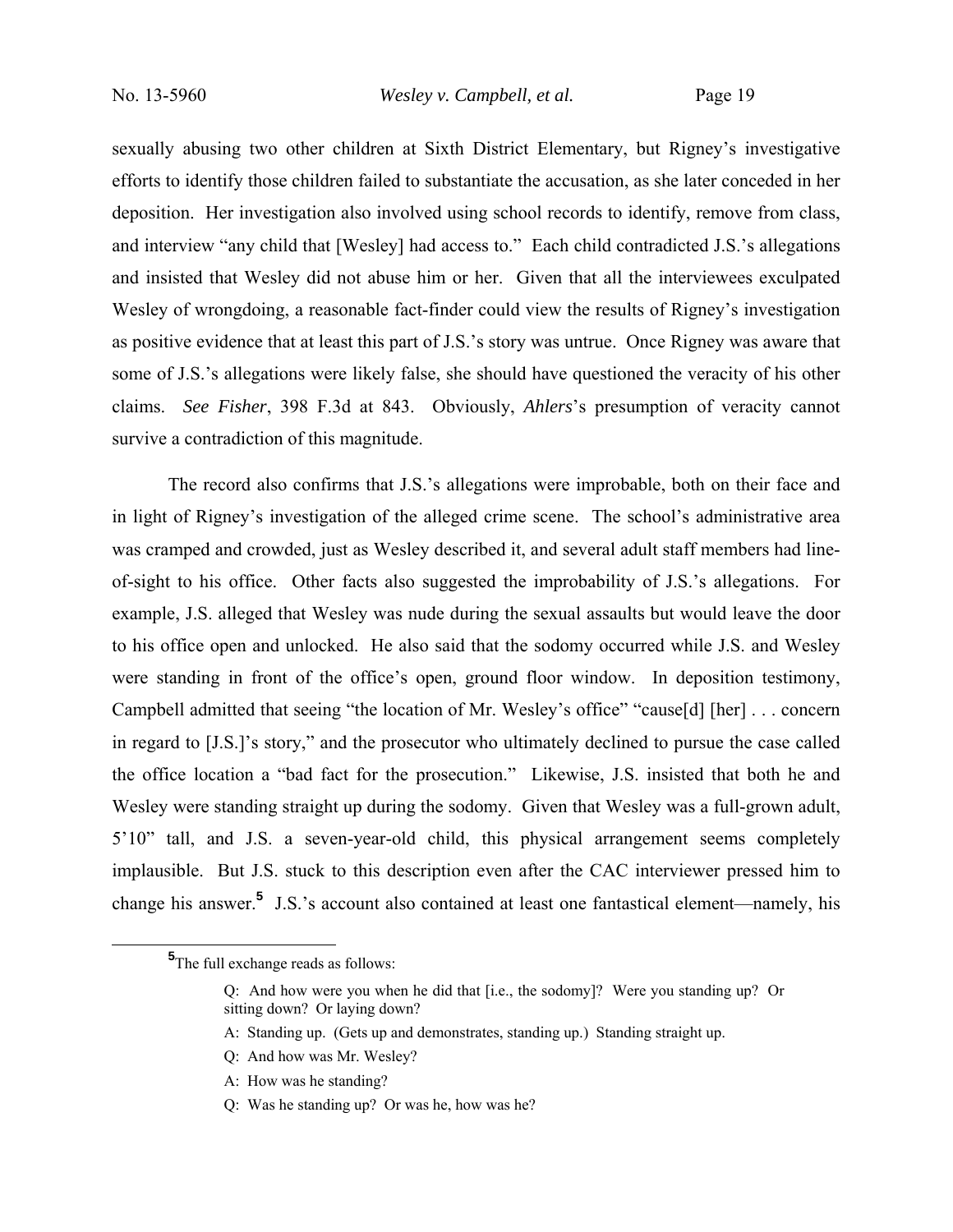claim that his family members were present during one of the sodomy episodes. The unlikeliness of these allegations suggests that they are not a reliable basis on which to base probable cause.

 The record also establishes that Rigney lacked any evidence corroborating J.S.'s allegations. In her appellate briefing, Rigney does not claim otherwise—instead, she insists that no such evidence was needed. She does, however, refer in passing to two facts which arguably bolster J.S.'s story: J.S.'s ability to describe details of Wesley's office such as a window and blue table and the fact that J.S. and Wesley had met for counseling appointments in the past. The district court found that these factors bolstered J.S.'s account, but they do not, in fact, constitute meaningful corroboration.

First, J.S.'s ability to describe Wesley's office plainly fails to corroborate J.S.'s abuse allegations. No party disputes that J.S. attended counseling sessions in Wesley's office or that the room contained a blue table and a window. There is no corroborating effect from J.S.'s ability to describe a location that, by all accounts, he should have been able to describe easily. For the same reason, records showing regular meetings between J.S. and Wesley do not corroborate J.S.'s allegations of abuse. These meetings were not unusual, as Wesley's job *required* him to meet with students who, like J.S., presented behavioral problems and had, in the past, attempted suicide. Moreover, Wesley's meetings with J.S. would have provided an opportunity for sexual abuse only if they occurred out of sight of the school's many potential witnesses. Rigney's investigation uncovered nothing to indicate that this was the case.

The district court identified additional factors that it believed bolstered J.S.'s account, including the fact that Wesley purportedly "honk[ed] his car horn and wav[ed]" during the February 5 car trip to the NorthKey mental health facility and the allegation that he made two outside-of-school-hours visits to J.S.'s residence—visits that were possibly contrary to school

A: Standing on my legs.

A: Standing up.

Q: He was standing up? Um, was he standing up like standing up straight? Or standing up on the floor? Or standing on a chair?

A: He was standing. He was just standing on his legs.

Q: How about you?